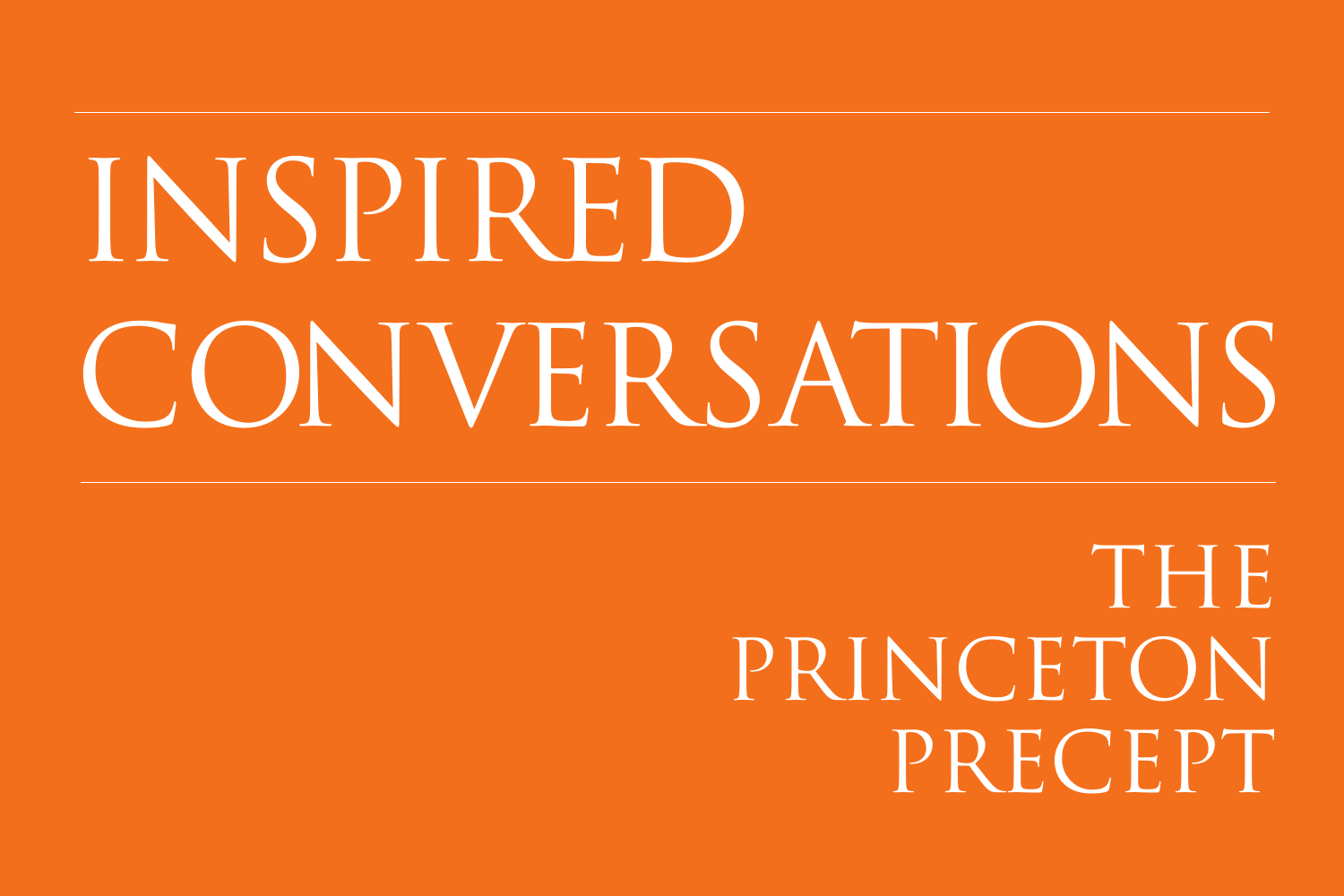**NOTE:** This booklet is sprinkled with quotations from preceptors **and students—many anonymous and some recognizable. Although the rhetoric of some of the older pieces of advice is rather dated, their wisdom remains undiminished. These remarks are meant to provide you with a variety of approaches, pedagogical philosophies, and concrete ideas. They are intended, not as the final and incontrovertible word on the precept, but as a set of thoughtful and occasionally provocative remarks to stimulate your thinking.**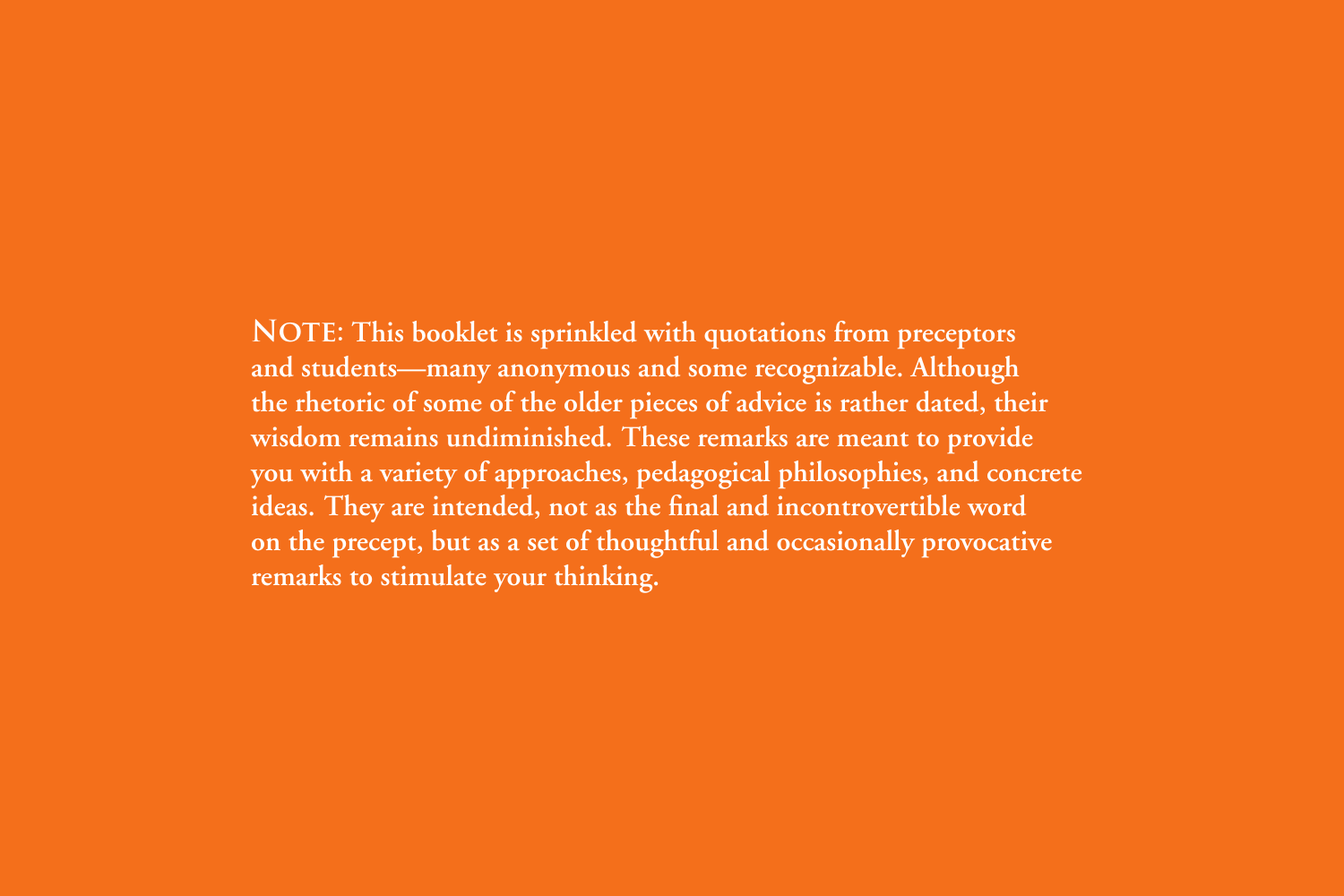The precept is one of the defining features of a Princeton education. While much has changed in undergraduate education over the century since Woodrow Wilson first introduced the preceptorial system, the basic principles have proven to be remarkably durable. Put simply, precepts afford students the opportunity for active engagement in their own learning. Small groups of students (these days, the average size is 12) meet weekly under the guidance of a preceptor to discuss assigned readings as well as ideas and questions stimulated by course lectures. At their best, precepts enable students to develop and test their own thinking through vigorous intellectual interchange with thoughtful, knowledgeable peers.

At various times over the last century, with the inevitable and growing distance between the Wilsonian ideal and present realities, faculty and students alike have called for the reinvigoration of the preceptorial system. This guide stems from the most recent of these periodic reconsiderations—the Undergraduate Student Government's Precept Reform Initiative (2002). The USG's goal was to revitalize the preceptorial system so that "precepts once again will consistently provide a forum for vigorous exchange of ideas and lead towards deep understanding." This guide borrows freely from several earlier documents—some published, some not—especially those written in 1953 and 1983.\*

*Inspired Conversations* is the product of a collaborative effort in the academic year 2002–03 among the members of the Faculty Committee on the Course of Study, the staff of the Harold W. McGraw Jr. Center for Teaching and Learning, and the leaders of the USG Precept Reform Initiative. Although many individuals helped to shape it, six people deserve the lion's share of the credit for the hard work of shepherding the project from initial conception to final execution. They are Georgia Nugent, then dean of the McGraw Center for Teaching and Learning, Sara Curran, then assistant professor of sociology, Karen Malatesta, then senior lecturer in molecular biology, Amy Saltzman '05, then chair of the USG Academics Committee, Joshua Anderson '04, then chair of the USG Precept Reform Initiative, and Hank Dobin, then associate dean of the college.

*Inspired Conversations* addresses multiple audiences—undergraduates, preceptors, and course heads—with the intention of making all parties to precepts aware of their own as well as others' expectations, roles, and responsibilities for the success of the venture. While there is no single formula for a successful precept, the ideas and examples contained in this guide should provide important assistance to students and preceptors in making their precepts engaging and intellectually satisfying.

> Nancy Weiss Malkiel Dean of the College September 2008

<sup>\*</sup> *Points for Preceptors*, Jeremiah S. Finch, Dean of the College, September 1953

*Points for Preceptors*, J. Merrill Knapp, Dean of the College, September 1962

*A Guide for Preceptors*, J. Joseph Burns, Special Assistant to the Dean of the College, November 1983 (unpublished draft)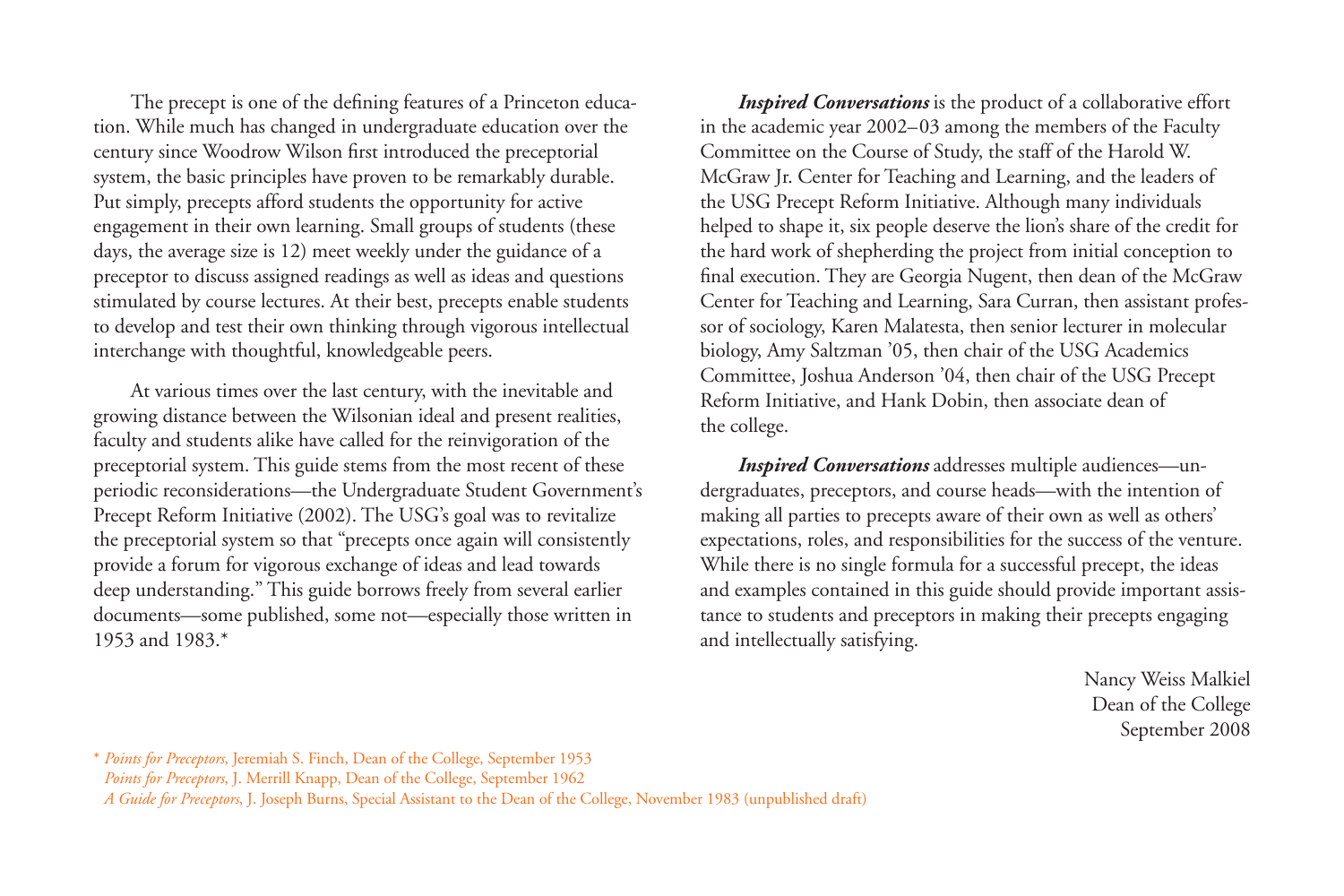*Precepts are at the heart of Princeton's academic experience, and a precept can make or break a course. For the most part, my precepts have introduced an opportunity to hear different views of my fellow students, challenge my opinions, solidify my own beliefs, and come to a more in-depth understanding. — Student*

*I am continually awed at my classmates' ability to interpret reading or concepts. I love the chance to discuss deep issues with other really intelligent people, and I love that the precept program exposes me to the wide range of views and strengths of students here. — Student*

*Precept feels to me like my one chance during the week to make an intellectual contribution to the material we're studying. If precept doesn't go well, it feels like the week was academically disappointing. — Student*

# WHAT IS A

Woodrow Wilson introduced the precept at Princeton in 1905, modeling it loosely on tutorials of Oxford and Cambridge. His goal was to give students "first-hand command of the leading ideas, principles, and processes of the subjects which they are studying."

Although the precept has evolved over time, Wilson's focus on the student remains intact. The key distinguishing feature of the precept is that it is student-centered, rather than teacher-centered. As a component of a larger lecture course, the precept is a unique opportunity for students to learn from each other through discussion and debate. Based on assigned reading and facilitated by questions posed by the preceptor, the precept discussion is the forum in which students share their insights, challenge each other's ideas, apply broader concepts or skills to the analysis of particular problems or issues, clarify their thinking, and argue through controversial topics. In all these aspects, the precept is different from the lecture and other course components such as "drills" in language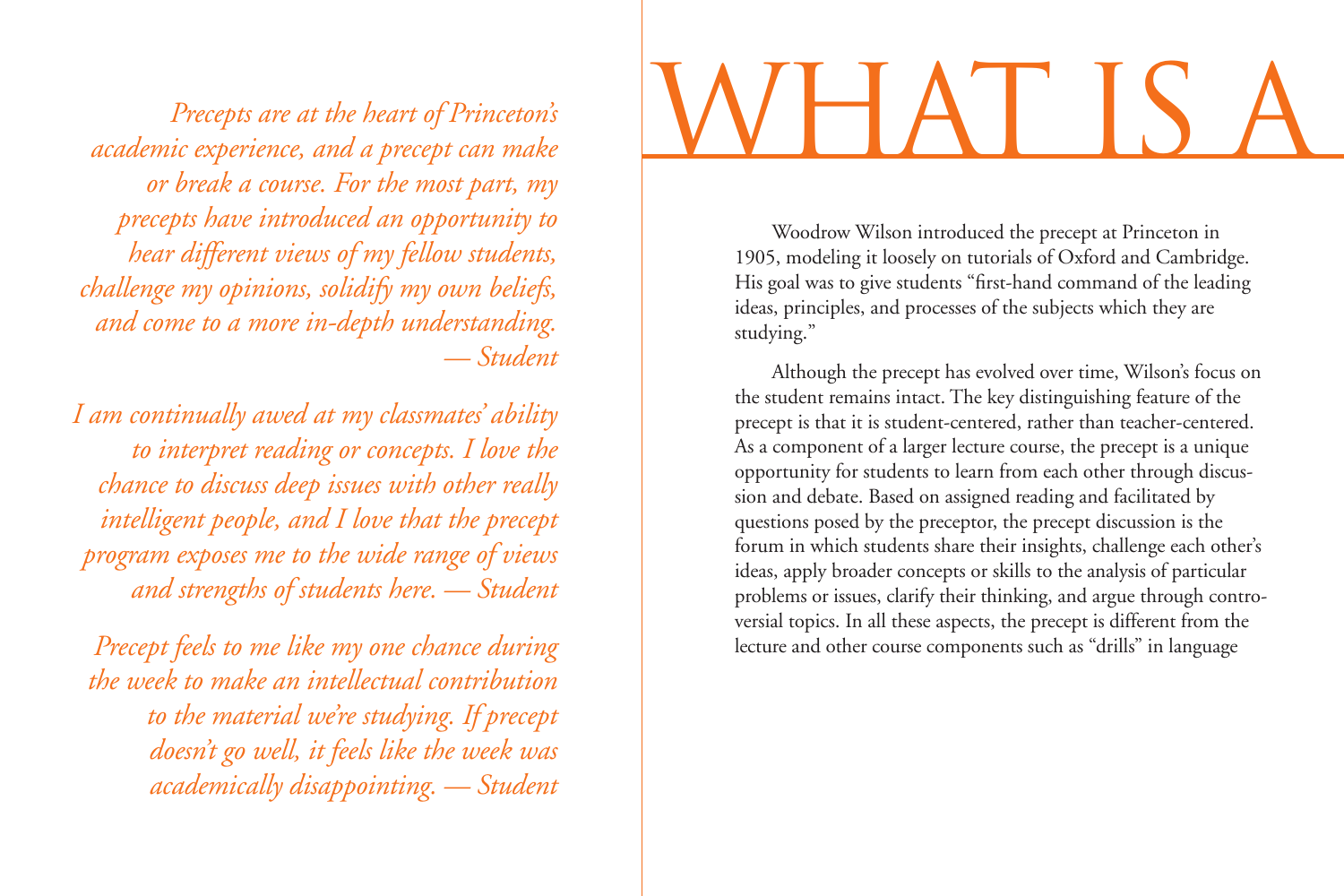# PRECEPT?

courses or "classes" in economics or the natural sciences, in which the instructor typically prepares and manages either the review of material or the collective working-through of problems.

A 1956 article in the *Princeton Alumni Weekly* characterized the precept experience eloquently as "a way of teaching and a way of learning, which rests on the direct, intimate contact of individual minds in the pursuit of sharpened understanding." That collaborative quest for clearer and deeper knowledge is at the heart of the preceptorial system.

The ideas and suggestions that follow are intended to provide students and preceptors with a variety of tools to enhance learning and foster an inclusive and supportive environment for the expression and development of ideas. More material is also available at the McGraw Center for Teaching and Learning website:

**web.princeton.edu/sites/mcgraw**

*The chief purpose of the Method is to induce the student to work for himself, with no idea of "reciting" on his work, but…his understanding of the reading he has done will be discussed and clarified… — Woodrow Wilson*

*The difference between classes and precepts might also be addressed in terms of closure. The class exists to answer questions raised in lectures and readings…Precepts, on the other hand, are much more open-ended. — Committee on the Course of Study Report, 1981*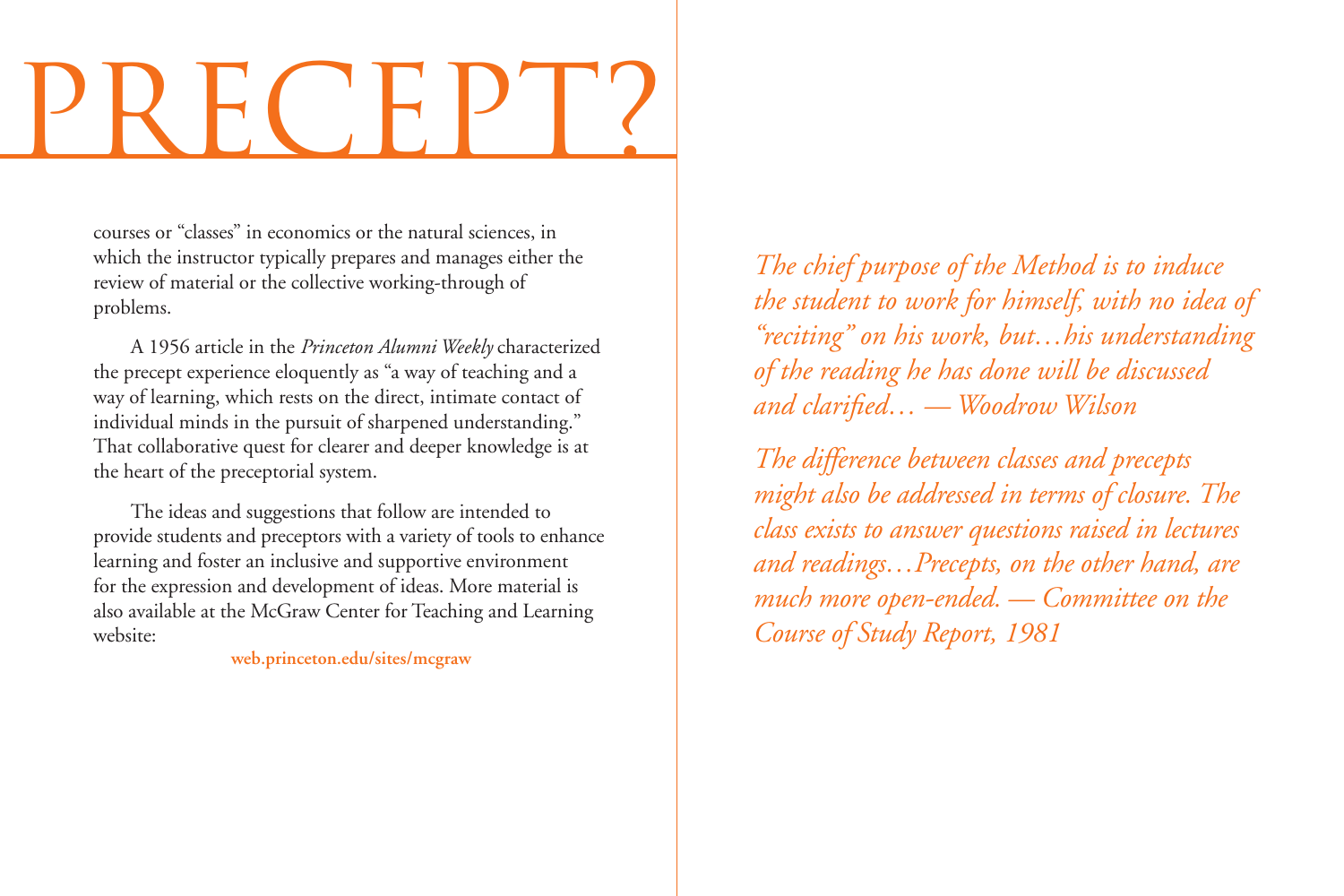### REATING A SCH

*The precepts that work best are those where the instructor takes time to introduce people, where they get to know one another; the social dimension is important for learning. — Student*

*I had a better experience in those precepts where the preceptor—either by using name tags or calling on people by name—made a targeted effort to ensure that we knew each other's names. — Student*

At its best, the precept constructs a scholarly community. The first day of precept is the initial opportunity to create that term's community of scholars. This community should take responsibility for the course material, provide a supportive learning environment, and meet the learning goals of the students and preceptor. Learning about each other and becoming comfortable with one another is crucial for creating a climate conducive to taking risks with ideas and respectfully engaging in critical discourse.

On the first day of precept, it is important to connect with each other on a human level, not only in the roles of student or preceptor.

Ask students to give brief self-introductions. The effort students and preceptors put into learning each others' names or finding out about each member's background and interests yields collegiality and mutual respect in the classroom. Preceptors will also want to introduce themselves, perhaps sharing with students their interests and enthusiasm for the course and subject matter as well as their teaching style.

#### **Suggestions for preceptors:**

- • Distribute name tags or table tents.
- Create a seating chart based on where students usually sit in class, or take notes about students' appearances to jog your memory ("curly hair and glasses").
- Ask students to share information about their backgrounds and intellectual interests.
- Ask each student to explain why or how he/she decided to take the course.
- • Spend a few minutes of the first precept playing name games that include contributing interesting facts about each other. Or split students into pairs and have them interview each other. Each pair can then introduce each other. Be creative!
- Share with students your background and interests: Where do you come from? Why are you a preceptor for the course? What led to your initial interest in this subject area? What do you expect to get out of the term?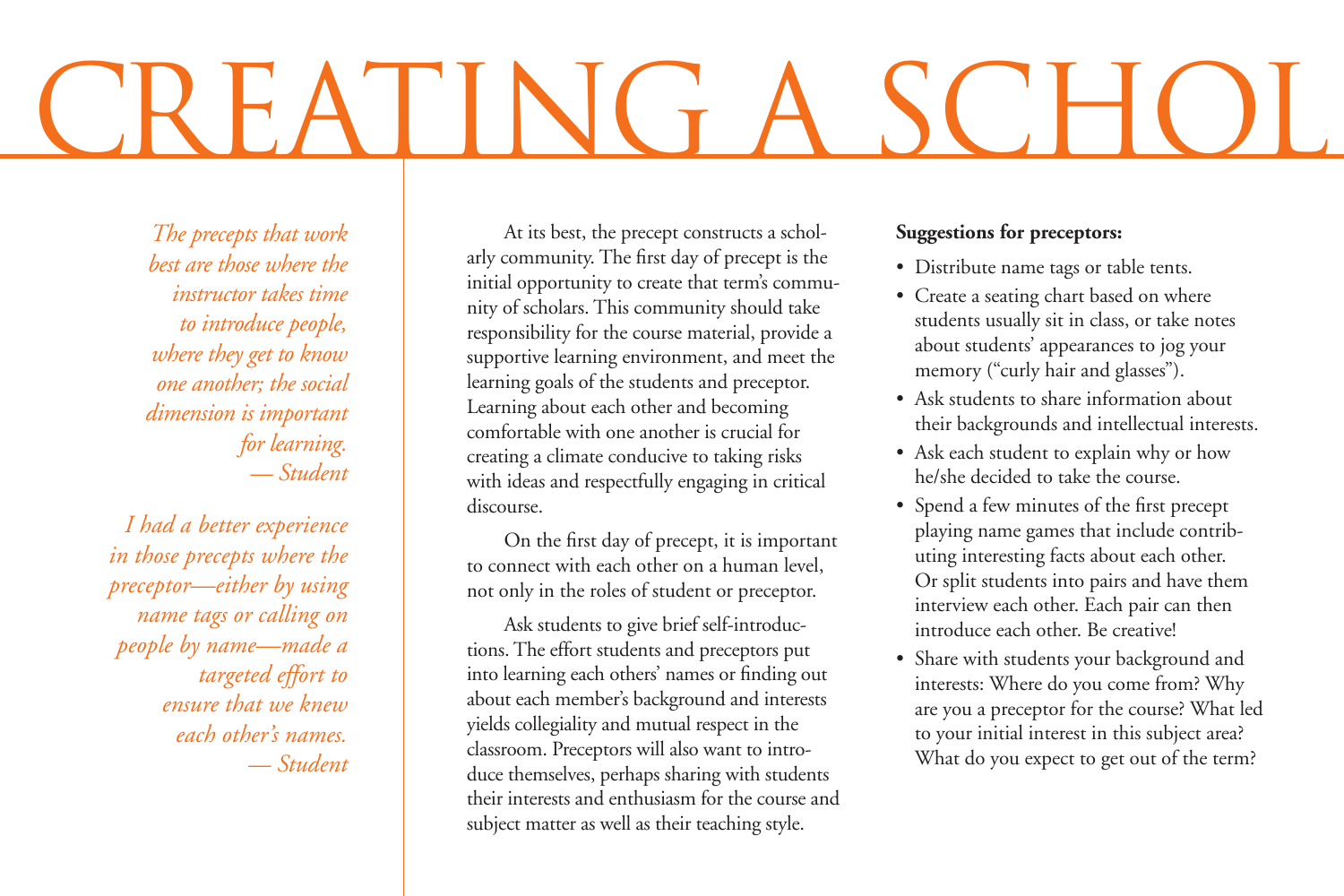# ARIY COMMUNITY

### **Suggestions for students in advance of the first precept:**

- • Look through the syllabus carefully and think about what you want to learn by the end of the term.
- Are there particular topics or readings that interest you?
- Are there related subjects, readings, or ideas you would like to see included?
- Is there anything on the syllabus that puzzles you?
- Be ready to answer the question: Why are you taking this course?

### **Suggestions for course heads:**

• In your opening lectures, stress the importance of the precept sessions in your course and your expectations for the rewarding intellectual work that will take place in the precepts.

*On the first day of class, I bring in 3x5 cards and distribute them. I ask students for different kinds of information about themselves—what's their major, their hometown, their favorite film…Sometimes I ask them to draw a picture of themselves. — Preceptor*

*It doesn't matter whether the preceptor is a professor, a grad student, or someone else. What I like in a preceptor is someone who has a passion for the material, likes to teach, and is willing to help the student. If [the preceptor] is excited about the material, the students will be. — Student*

*If the students have the notion that you think the precepts are particularly important and that you think their individual performance is particularly important, I think they behave rather differently. — Preceptor*

*The only necessary condition is that the instructor shall be friendly and good tempered throughout, and that he believe in the importance of the subject under discussion and respect the capacity of his students to understand and profit by it. — Preceptor*

*Above all, one must give students the sense that it is up to them…that a good precept can be a superb experience (even for the preceptor) and that they will receive every encouragement and support if they are willing to think hard about the vital issues of human experience that we are going to address. — Preceptor*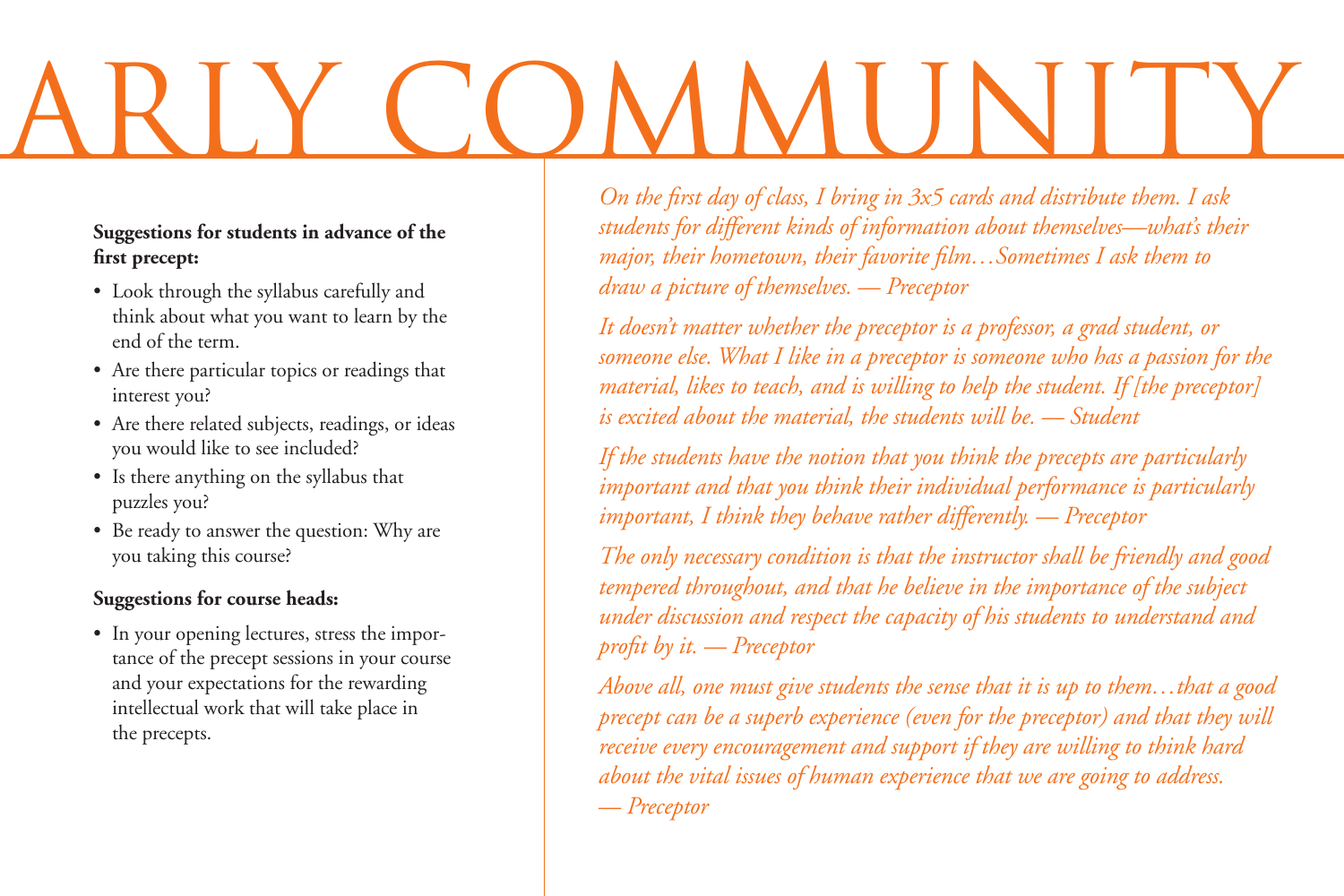### EYING TEA

*The point of a precept…is to learn to think hard and to talk about what you have thought about; the preceptor's task is to show how interesting thinking can be. — Preceptor*

*Precepts tend to be much more effective and successful when the instructor in charge of the course pays a good deal of attention to the precept portions of the course. Excessive regimentation and uniformity in organizing precepts in a large course can undoubtedly be deadening and harmful; on the other hand, I have found from experience that excessive laissez-faire (under which no preceptor knows what another preceptor is actually doing) easily leads to bewildering chaos and confusion. — Preceptor*

Preceptors often assume that students know what is expected of them in class. Similarly, they may assume that they know what the students expect out of a course. However, neither of these assumptions may be true. Taking the time early in the semester to articulate explicitly the expectations for the precept helps to build a learning community. Students need to understand that the precept is an environment where all will be respected, where challenging ideas intellectually is crucial but challenging individuals personally is inappropriate, and where all participants—including the preceptor—are engaged in the joint enterprise of learning from one another.

#### **Suggestions for preceptors:**

- • Clearly delineate mutual standards and goals for precepts. The group may wish to put these in writing for reference throughout the term, as a type of "learning contract."
- Provide students with a written document laying out your expectations as a preceptor, which may include information on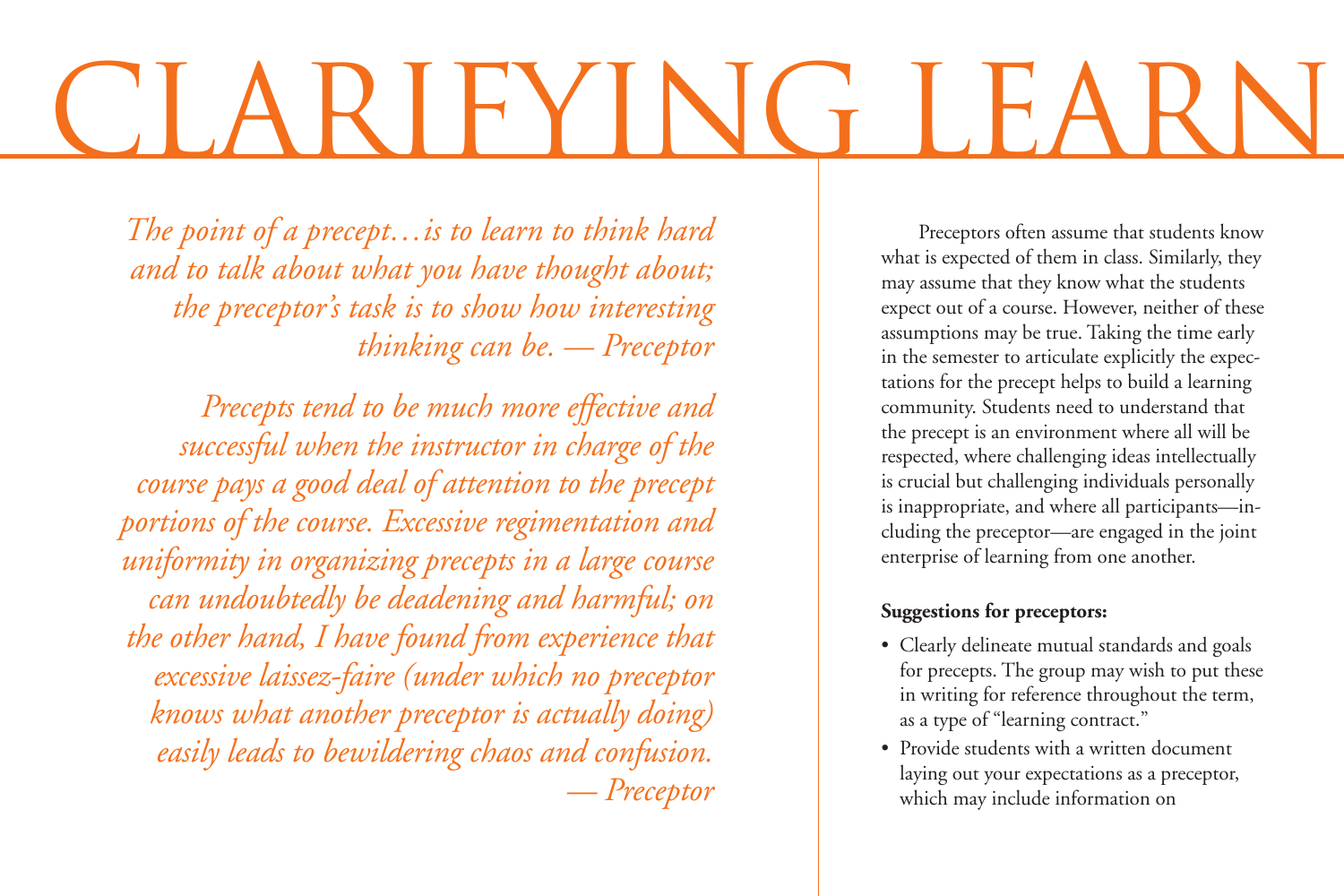# ING EXPECTATIONS

preparation, participation, and other pedagogical considerations. Ask them to respond to your list with a similar list of their own.

- • Openly discuss with students reasonable expectations for preparation and participation.
- Take time for informal or more formal opportunities for mid-term feedback from your students.

### **Suggestions for students:**

- Make a list of your learning goals for the precept. These might include making an oral presentation, speaking up at least once in every precept, or listening carefully to what a previous speaker has said and integrating his/her ideas with yours to create a novel view to contribute to that day's precept.
- List the characteristics of an excellent precept and, over the term, re-evaluate the precept based on your criteria, including a selfevaluation of the ways in which you have contributed to the quality of the precept.

• In preparation for a mid-term evaluation, think of one or more constructive suggestions for improving the precept.

### **Suggestions for course heads:**

- In your opening lectures, articulate your pedagogical goals for the precepts. Explain how the precepts, and any additional assigned reading for the precepts, will complement the lectures.
- Provide similar information about the precepts on your course syllabus and on the course website.
- • Before the first day of class, hold an orientation meeting for your preceptors to discuss the major themes and goals of the course. Explain your objectives for the readings, the written assignments, and the precept discussions.

*In the first precept, I ask students to write down their expectations for this class, and we discuss them. During the course, we revisit these goals informally or formally—with mid-term and endof-term evaluations. We discuss whether expectations are being met (or exceeded) and whether they are changing as we go along. — Preceptor*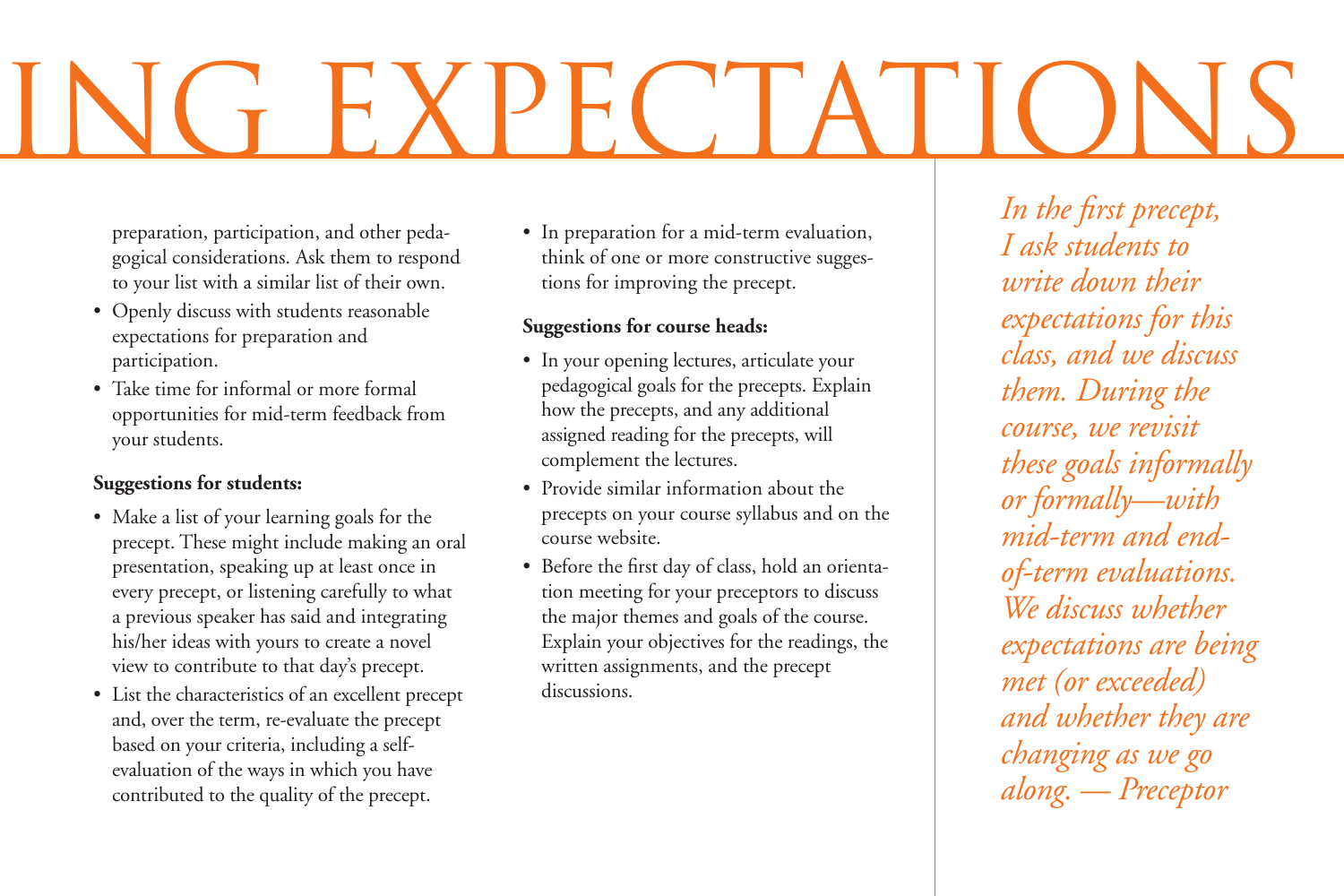*I'm never quite sure why a particular precept seems to be smashing while another falls flat. My best precept ever was one which I opened by asking, "Was Machiavelli right?" and then sat back and listened for 50 minutes as the class conducted a superb discussion. I've asked the question again, but the magic has never returned. — Preceptor*

*It's not enough to think of a great opening question. You have to ask yourself: "And then what will happen next?" — Preceptor*

*I send out an e-mail each week to help students prepare. The message identifies the readings and provides a little context so they understand why they are looking at the particular texts for that week. More importantly, I provide them with a few questions to consider while reading the texts that bring out the key themes and issues that will be discussed in class. — Preceptor*

*It is also important for the preceptor to have a good balance of preparedness and spontaneity; a preceptor should have some material prepared to cover in precept, but should also leave plenty of room for deviation from his or her agenda. — Student*

## PREPARIN

No formula exists for preparing for a successful precept. What works spectacularly one day with one group of students may flop the next.

Clearly, however, preparation means more than simply reading the material in advance and walking into the classroom. For preceptors, knowing the material well is only a first step. You should actively plan, as much as possible, the process of discussion. Think through the learning goals for the precept session and the ways in which you might help lead discussion toward those goals.

Prepare alternative opening questions and follow-up questions; imagine the alternative routes that the conversation may take; be ready to both follow and guide as the conversation takes off.

Enlist your students as collaborators by asking them to think of key questions or issues to discuss in advance of the

precept. Using e-mail or Blackboard, have students share their ideas with each other and with you.

For students, effective preparation means much more than just doing the reading, closing the book, and forgetting about the material until time for precept.

### **Suggestions for preceptors:**

- • Send out an e-mail several days before precept providing students with questions to consider while reading the week's texts.
- If assigning additional reading for the precept discussion, select texts of manageable length and ones that are likely to provoke lively debate.
- Ask students to compose a brief written response to the assigned reading.
- Make use of the online discussion board available on Blackboard. Ask students to post responses to reading or questions a day or two prior to class.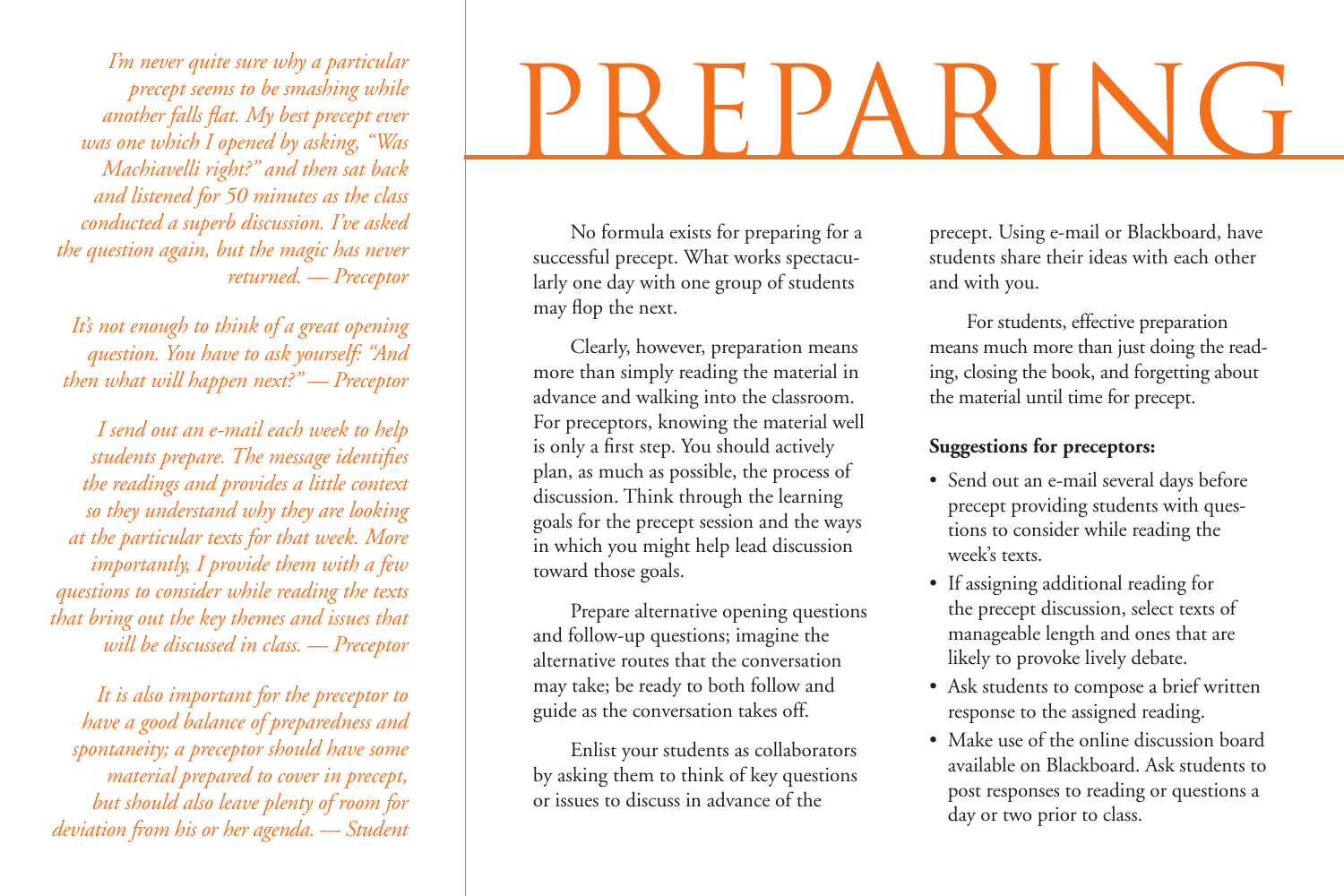### PRECE

• Use the course lectures as a springboard for discussion. Ask students to identify points in the lectures that puzzled them or with which they took issue; ask them to think of key ideas they would have included or emphasized.

### **Suggestions for students:**

- Identify key themes or ideas in the reading.
- • Think through your position, and how to defend it, on the contested or provocative issues in the reading or lectures.
- Be ready to pose questions about things in the reading or lectures that were unclear or undeveloped.
- Consider how a current week's readings relate to readings from the preceding weeks. Write down your reasoning and prepare to present your observations about the relationship.
- As part of your course notes for the term, keep a journal of interesting ideas of your own and your fellow students that emerge from precept discussion. Often, such a journal, in conjunction with your lecture notes, can lead you to interesting paper topics.

#### **Suggestions for course heads:**

- Take advantage of the McGraw Center's preceptor mentoring program to hold weekly meetings with your preceptors over lunch. Those meetings should focus on the upcoming week's readings and precept discussion, but can also deal with larger pedagogical issues such as techniques for leading discussion, conducting conferences, and grading. Invite the more experienced preceptors to share successful ideas and tips and encourage everyone to discuss teaching challenges and to seek advice from each other.
- Invite a staff member of the McGraw Center to attend one of your weekly meetings. The McGraw staff are happy to facilitate discussion or make a brief presentation on topics you would find helpful.

*The preceptor should have a set of questions for the class discussion, but also be willing to stray from that path if the class has some other relevant topic they would like to discuss. The preceptor should be knowledgeable enough so that he or she can guide that discussion. — Student*

*Sometimes I have students prepare discussion questions or mark a passage they'd particularly like to analyze (one that's problematic, interesting, particularly important, etc.). — Preceptor*

*Students must have made some attempt to process the material before coming to class; they cannot simply read it and stick their books in their backpacks. — Student*

*Prepare! Do the reading and be ready to actually think. The more active students are prepared to be, the better precept will be. — Preceptor*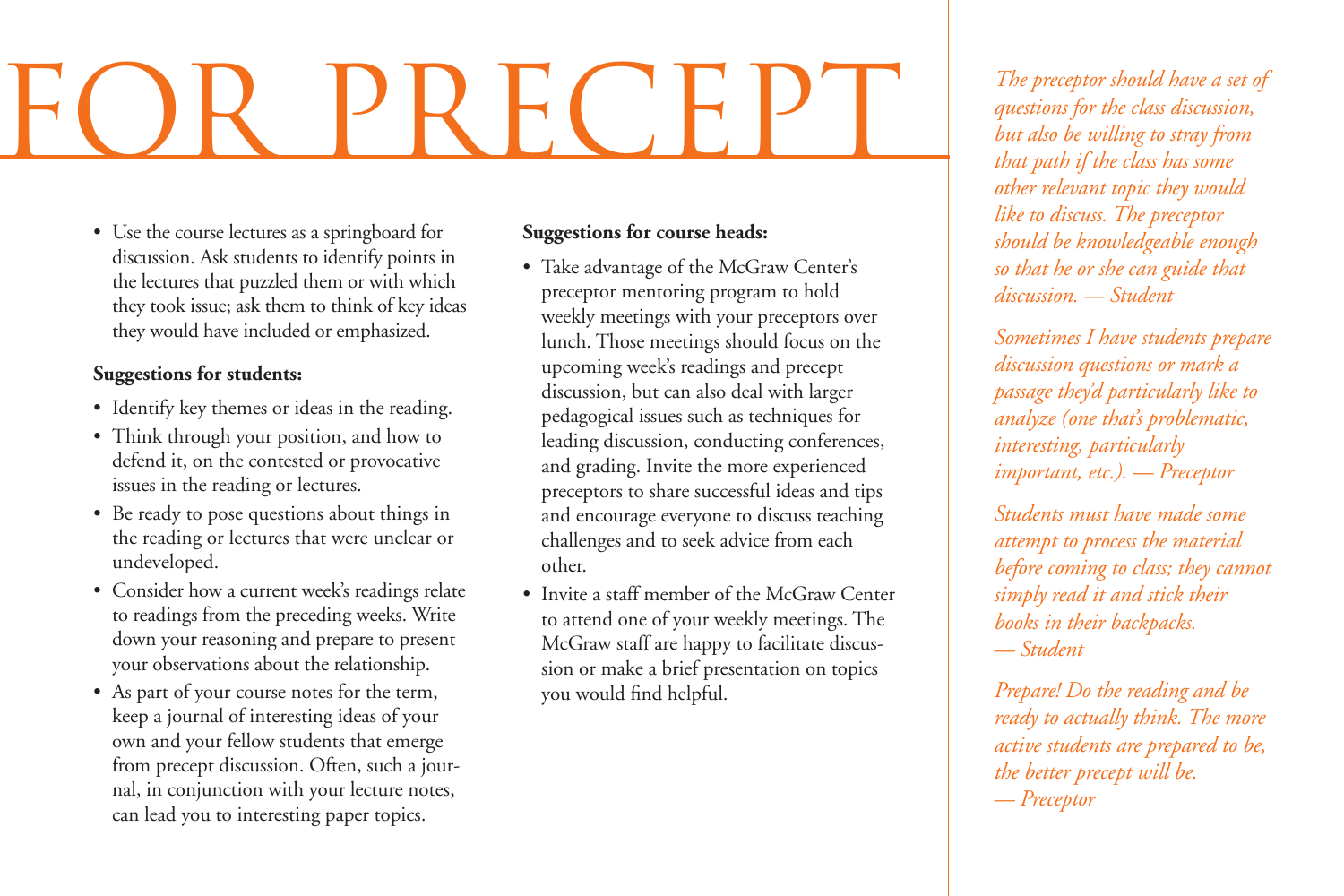**Joshua Katz, Professor of Classics** — Precepts are above all a time for students to take the material that is presented to them and "play" with it. I love sitting back and listening to undergraduates turn my and others' words inside out and upside down as they try to figure out what is really going on. In the ideal precept, the hour passes in a playful and productive flash of collective energy, and I often find myself opening the next lecture by calling the attention of the whole class to something that my students in their exhilaration have led me to understand more clearly.

**Viviana Zelizer, Lloyd Cotsen '50 Professor of Sociology** — Precepts help students learn what and why they are learning, but also help teachers learn what they are actually teaching.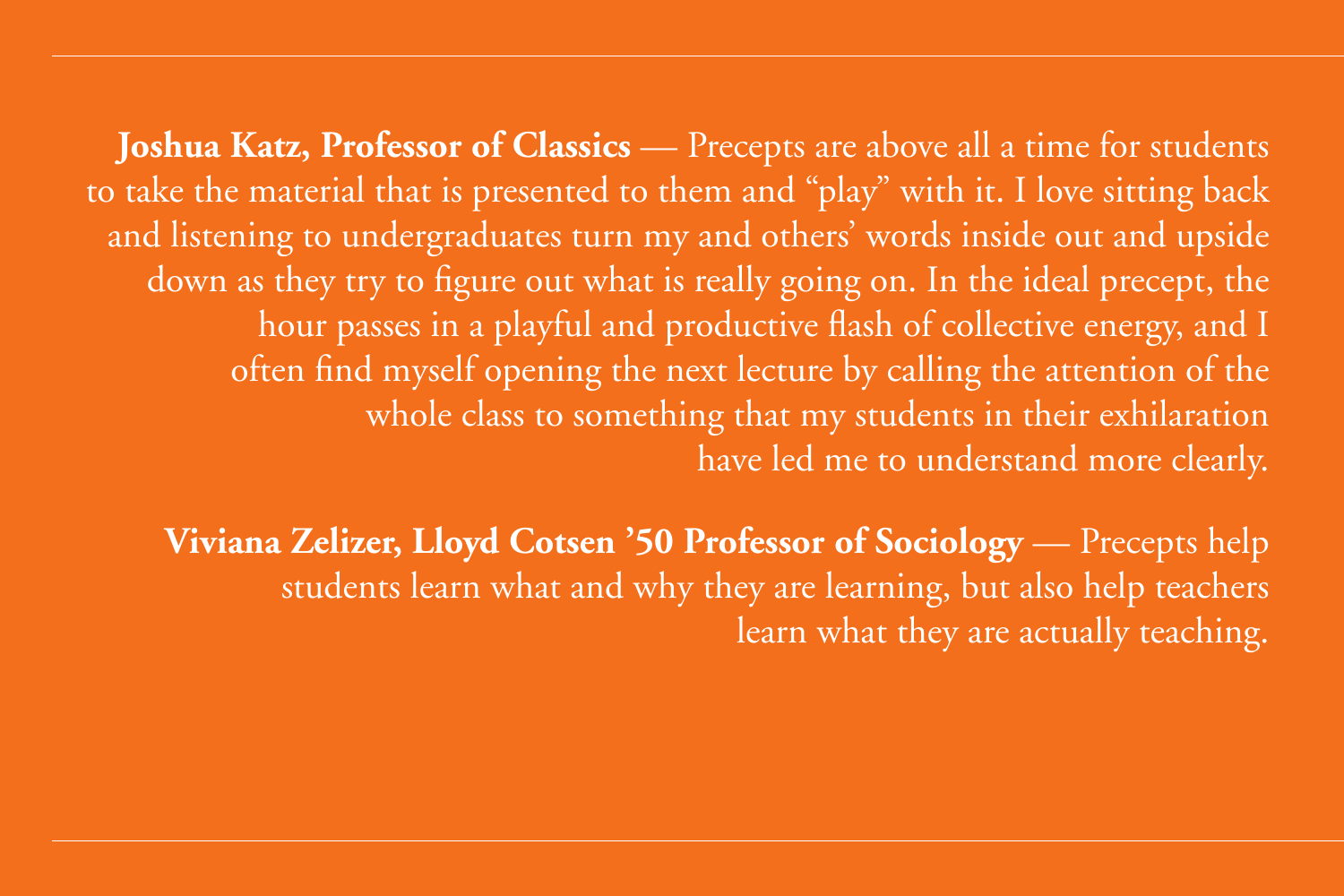**John Fleming, Louis W. Fairchild '24 Professor of English and Comparative Literature, Emeritus** — Princeton undergraduates are very good, yet they naturally do their best work in response to circumstances and structures that invite and foster both discipline and creative initiative. A Princeton preceptorial of carefully prepared students led by a knowledgeable and flexibly minded preceptor not infrequently achieves something quite precious and rich.

**Anthony Grafton, Henry Putnam University Professor of History** — A training ground for close reading and rigorous argument, a constant check on how well lectures and assigned texts are working, a serious and wide-ranging conversation with 10 or 12 really bright people—the Princeton precept is all that and more. It's the place where the real teaching and learning go on—and after more than 30 years of it, I find that my students teach me new things every time we meet.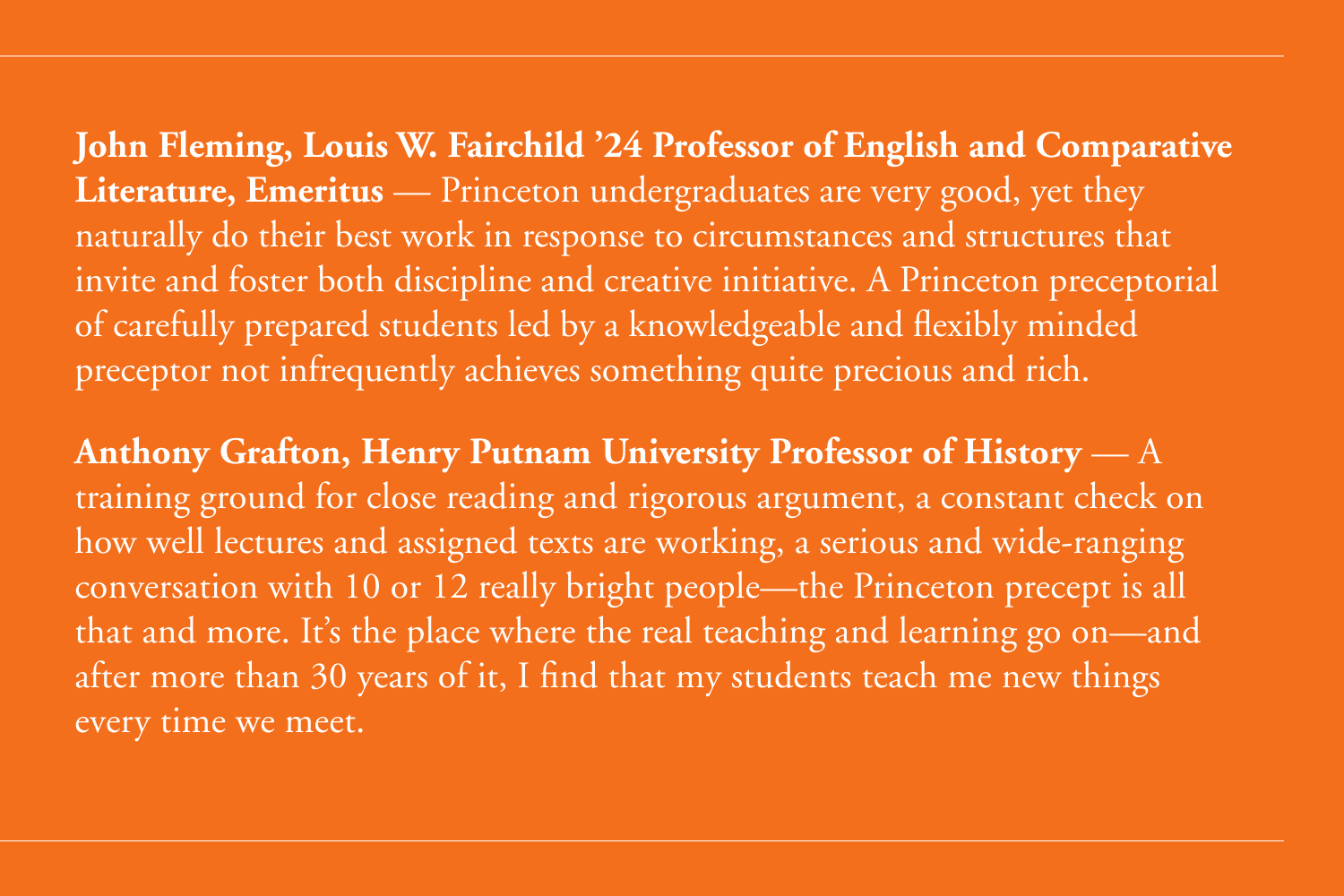**Miguel Centeno, Professor of Sociology and International Affairs** — The best precepts are those where I have to say progressively less over the hour, where I stop calling on people since the conversation just flows, and where the reading provokes an argument on interpretation, validity, and relevance. In short, the best precepts are when I become pretty much superfluous. I have learned so much from listening in on these conversations and can no longer imagine how I would ever teach even the largest lecture course without my weekly contact with a small group of students. The best one I can remember was the 50-minute debate on whether Achilles would make a good soldier. Students brought in issues of gender, personality, discipline, organization, and motivation in a complex web. The best part was that by the end, no one cared about the answer; we were having too much fun with the questions!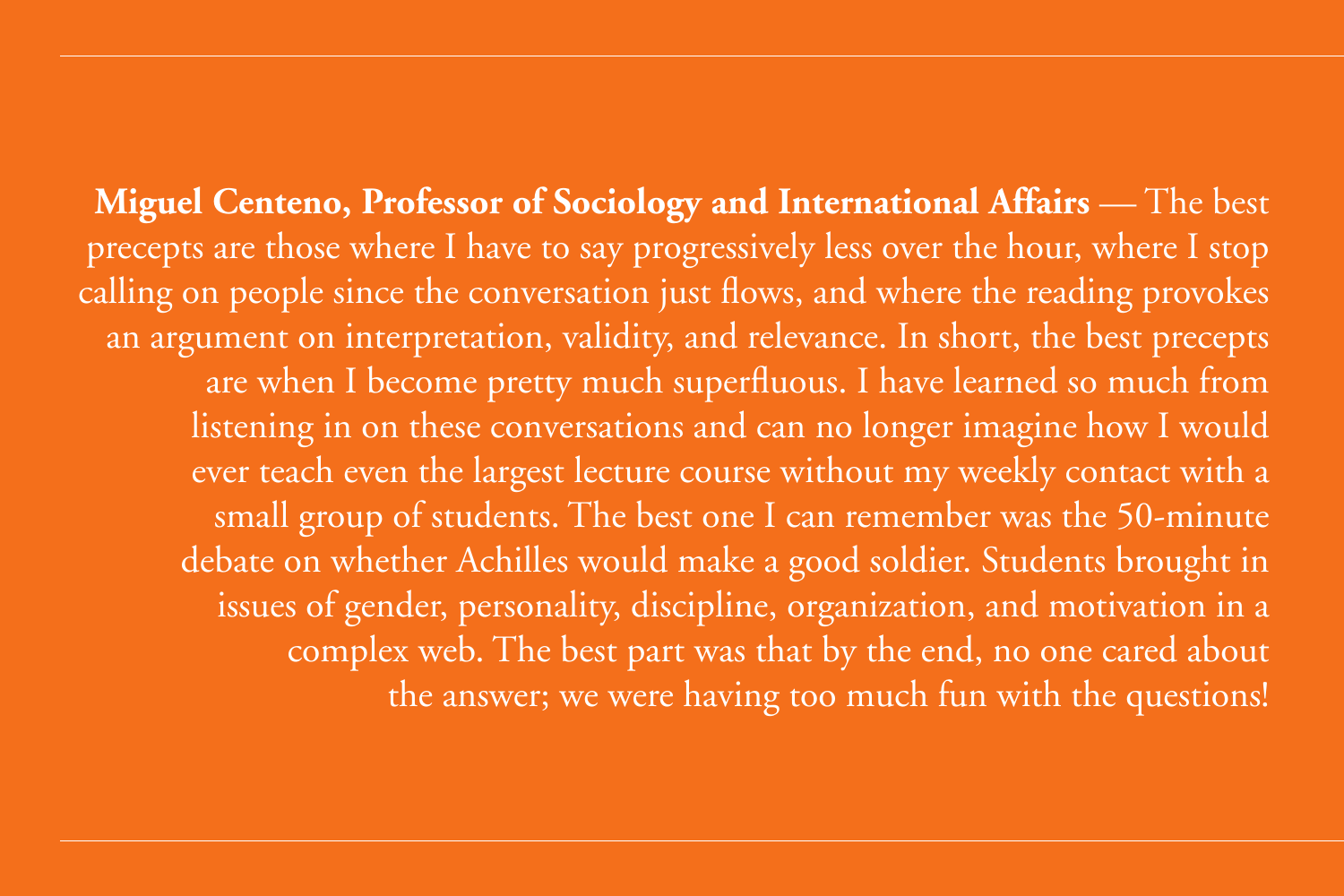### **Caryl Emerson, A. Watson Armour, III, University Professor of Slavic Languages and Literatures** — Four rules for good precepting in the "literary humanities":

- 1. It's too late to lecture. You must work with what students now understand and care about.
- 2. Never let your voice be the first one to drone on at the beginning of the class. Rather, pre-arrange each week for one of them to open the precept with a question or a series of observations (five minutes max).
- 3. LISTEN. Most literature isn't written for "professionals" who know the works by heart, but for people who read it once. That's your students. In certain ways their responses will be the freshest and best.
- 4. Don't let a small number of people take over. Interrupt and open up the discussion if it looks like more than half the class is dozing off or not participating. But let your interruption be as brief and "interrogative" as possible; don't drone on.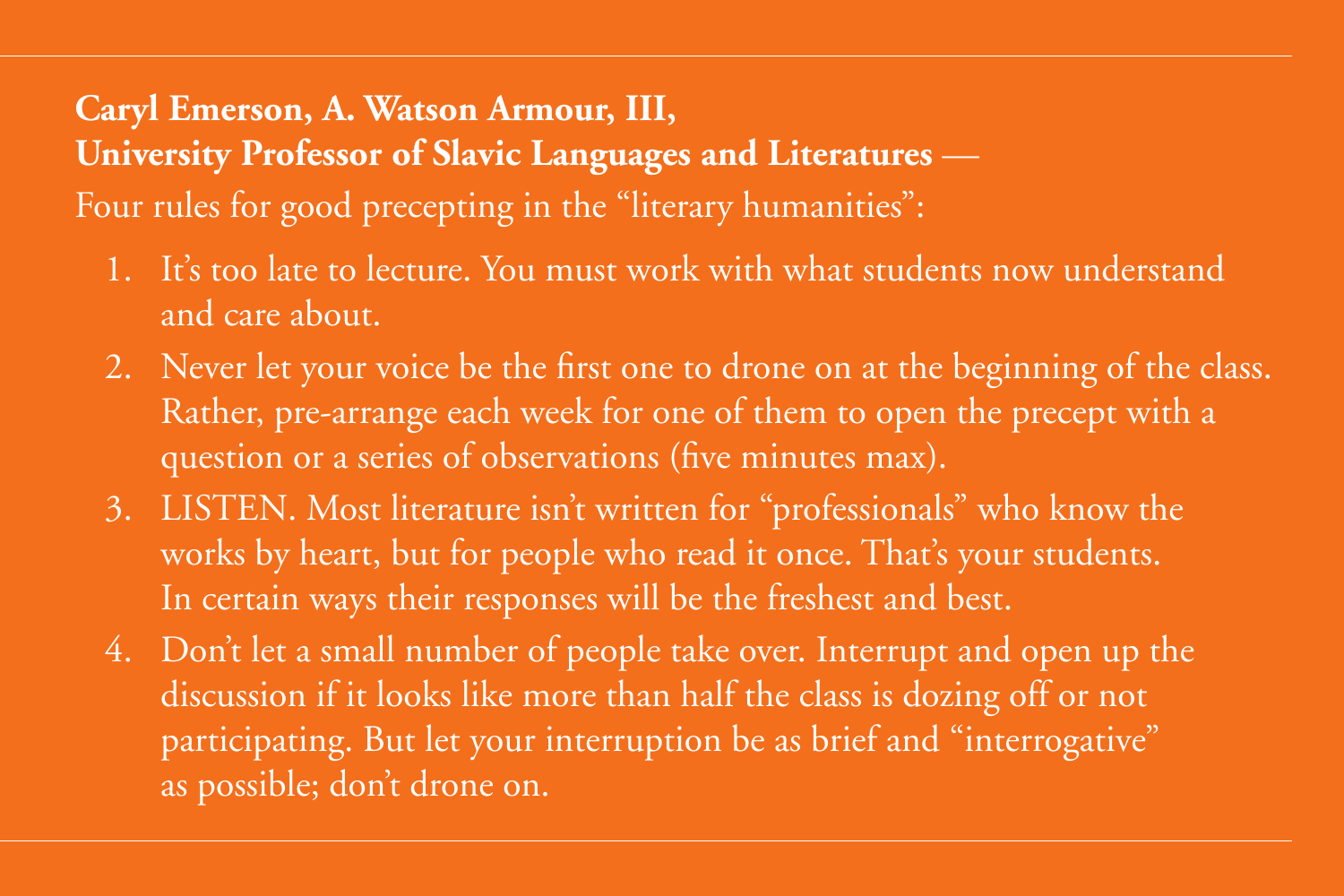*the preceptor is a catalyst. — Preceptor*

*The preceptor's job… is to lead a group of students on to a personal appropriation of knowledge. This takes place in those rare moments of group discussion when the personal or social relevance of the subject "comes alive." — Preceptor*

## Most fundamentally…

Many see the ideal precept as an energetic discussion in which all or most students participate and are encouraged to formulate and critique arguments in a rigorous way. There are innumerable ways to structure a dynamic discussion, to draw in well-prepared students, and to ignite exciting and productive conversation.

The preceptor must be prepared to set the stage by assigning provocative readings and posing hard questions, and then step back. Perhaps the key to good precept participation, for both the preceptor and students, is attentive listening. Rather than just making sure to inject a pre-prepared observation, no matter how astute, at some point in the discussion, really listen to each other, follow the flow of argument, and contribute to it. Nothing is more rewarding than when the conversation builds toward new and exciting ideas through the collective contributions of the participants.

The best precept discussions often arrive at unpredictable destinations by circuitous routes. In fact, the outcome of good precept conversation should be, by nature, unpredictable. Unlike lectures that typically strive for neat summations and conclusions, the best precepts instead stake out positions, clarify ideas, sharpen points of view, introduce important evidence—but don't necessarily arrive at the "answer." Good precepts are often structured around well-chosen readings that can provoke debates among several defensible and intelligent positions. A good precept seeks deepened mutual understanding and an appreciation for the complexity of the material, not necessarily consensus or closure.

Students need to prepare for precept with the same flexibility—not so much with a scripted smart remark to earn a participation check-mark, but rather with a thoughtful set of ideas and questions that can contribute to the evolving discussion.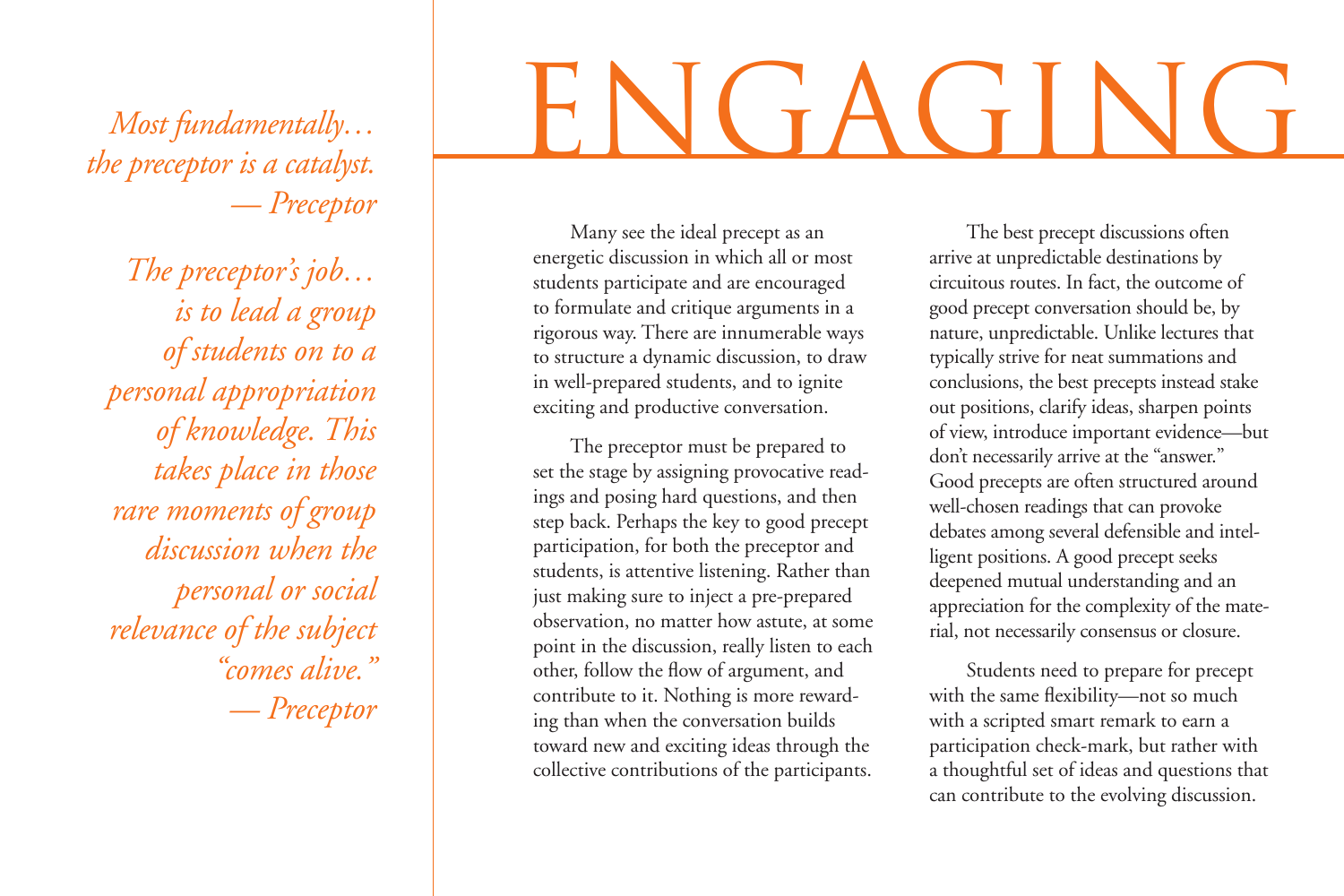# **PARTICIPANTS** *It is a cardinal*<br>principle of a<br>good preceptoria

Critical to good precept participation is the art of attentive listening. Make sure you understand the points made by your fellow students before you respond, and ask for clarification or examples if appropriate. Engage your classmates directly; don't funnel all communication through the preceptor. Don't be reluctant to disagree, but be respectful. Challenge ideas, not people.

It is important to have a discussion early in the term about the expectations and standards for valuable class participation. For example, a preceptor might encourage students to participate in certain ways: to introduce textual or factual evidence, to respond thoughtfully to the argument of a peer, to introduce relevant additional information, or to move from concrete evidence to more abstract conclusions.

#### **Suggestions for preceptors:**

- Ask students to write extemporaneously on a topic or question for a few minutes at the beginning of precept, and allow students to read from their responses during precept.
- • Choose an example—such as a legal case or a life experience—to enhance understanding and provoke different opinions.
- • Split students into small groups and allow them to discuss various aspects of the precept material. The groups might reconvene as a whole class to share ideas and realizations.
- Ask, or require, students to participate in e-mail discussions during the week between precept meetings. You can assign one student each week both to launch the e-mail exchange with a few questions and to moderate and encourage the discussion. You, or the weekly moderator, can then select the most interesting themes, ideas, or questions for further consideration during the next precept meeting.

*principle of a good preceptorial that the expression of opinion, and of difference of opinions is invaluable; expressing your own ideas, and defending them against conflicting ideas are the best ways to be sure that you have any idea at all. — Donald Stauffer, Professor of English, 1939*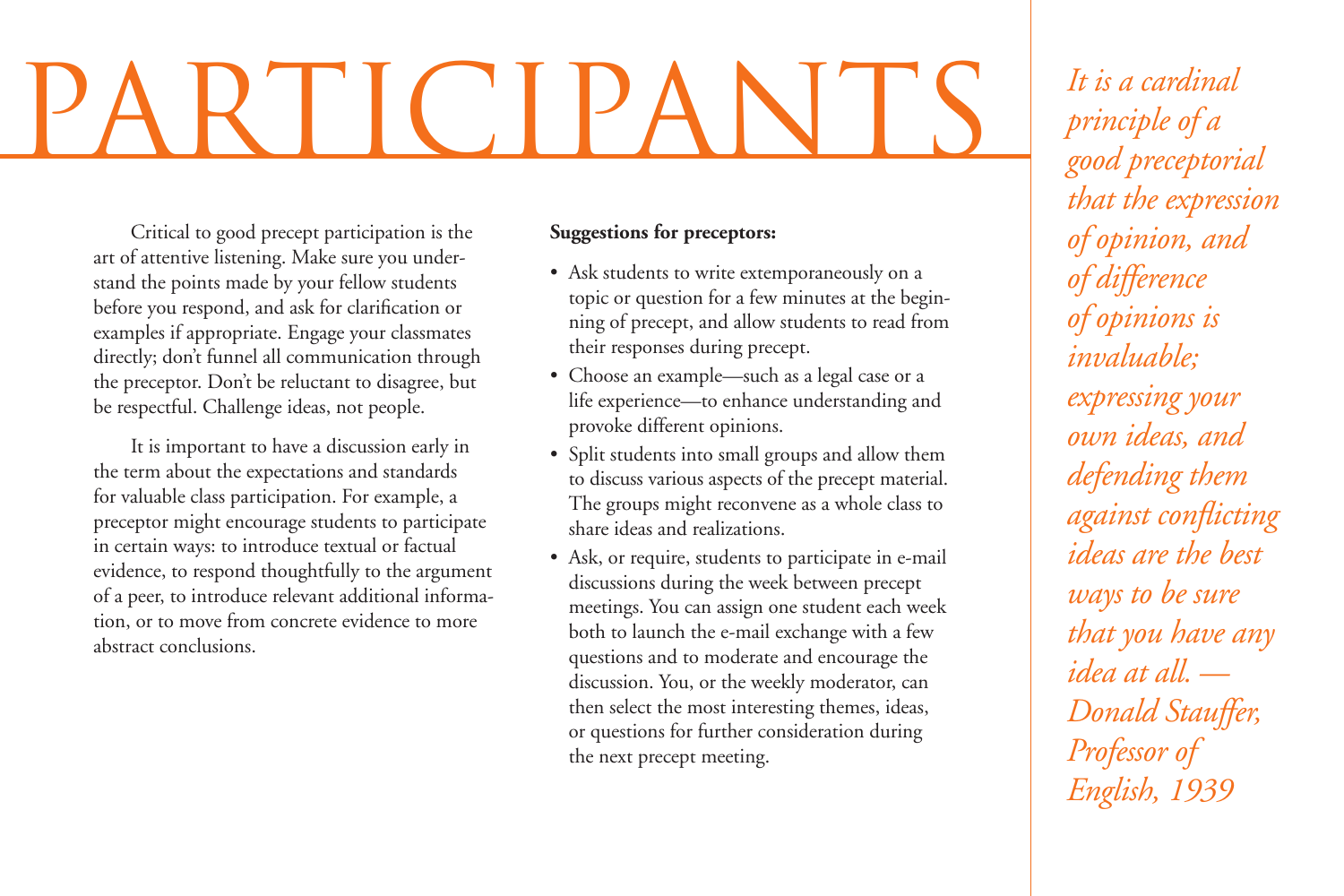*My own ideal picture of a preceptor is of one who takes an active guiding part, but who refuses to steer all the way. — Robert F. Goheen, Assistant Professor of Classics, 1955*

*There should be more emphasis on thinking and not on regurgitation of what we read. In general, I prefer a push toward debate and argument, and away from didacticism and summary. — Student*

*Precepts have been the most valuable element of my Princeton experience. Although lectures are interesting, I learn most from open discussion when ideas are bounced among students and the preceptor. The open forum is more conducive to critical thought. — Student*

*The main points in a discussion may be summarized for clarity without achieving any predetermined "solution." — Preceptor*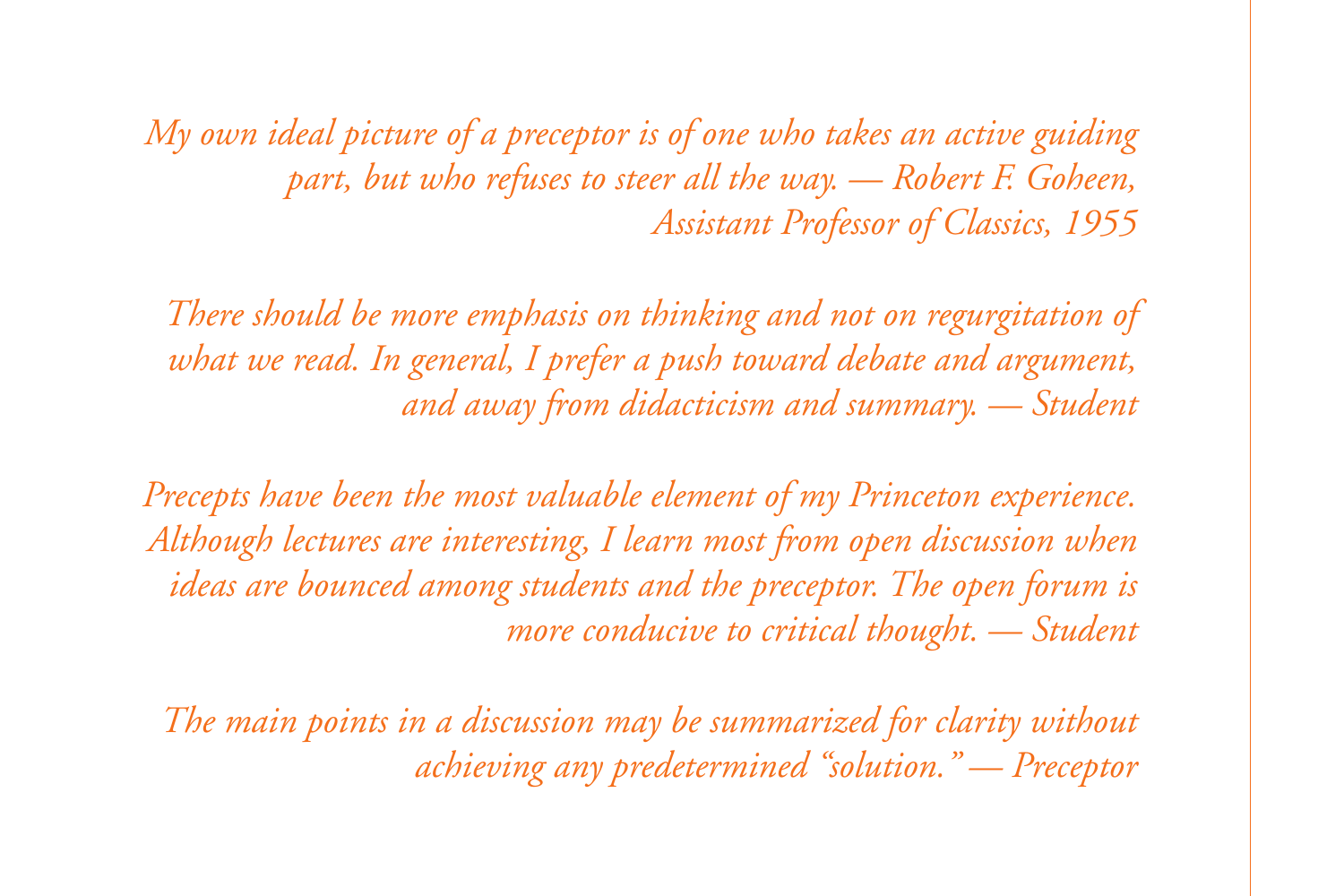- Structure discussion as a debate on an issue; require every student to take a stand.
- Ask each student to choose and share one vignette, example, or concept from the reading that most struck him or her.
- Resist the temptation to interject your ideas or reactions. A good rule of thumb is that the preceptor should not speak more than the most active student in the class.
- Don't be hesitant to leave discussion only partly resolved.
- Encourage one-on-one or smaller group conferences with students periodically throughout the semester during office hours. This will allow you to hear insights from quieter voices.

### **Suggestions for students:**

• Follow the discussion carefully and make contributions that will help develop, clarify, or redirect the collective work of the group. Seek connections with

observations or questions you may have prepared in advance; resist making a comment that digresses or halts the conversation.

- Ask "why" a classmate said something if the remark doesn't appear to advance the discussion, but be prepared to answer the same question when you make a contribution.
- State your ideas and opinions boldly but always respectfully.

### **Suggestions for course heads:**

• Design your course website in Blackboard to facilitate communication between you, the preceptors, and their students and among students themselves between class meetings.

*The most successful preceptorial conference is one in which both students and preceptor have the attitude that a serious discussion may lead to a modification of their views. — Preceptor*

*The precept is particularly vulnerable to failures in listening. — Preceptor*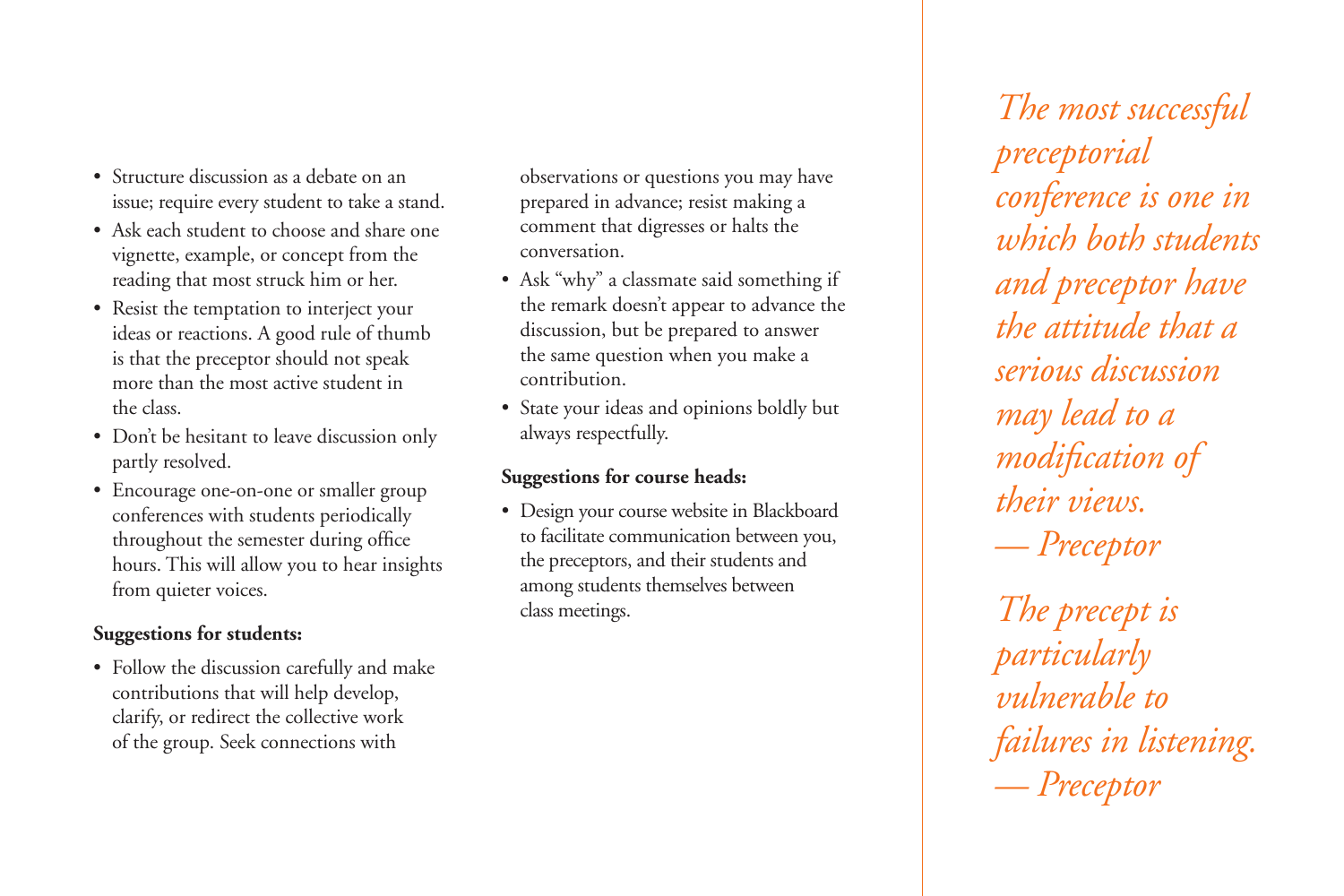### ROADENING TAND

*While I want students to have read the materials, I want even more for them to be motivated to want to support their own arguments and to be more convincing by having their hands on information that will be of use for them to come to grips with the material and the issues. — Preceptor*

Over the term, one key to a successful precept is that discussion both grows to encompass more material and makes connections with other disciplines, as well as focuses more profoundly on understanding the key ideas. Precepts should not become static, repetitive, or complacent, but must continue both to broaden and deepen the collective intellectual work of the class. Material from earlier precepts can serve as the foundation for extended discussion of more recent material; conclusions can be re-evaluated in light of new information. Alternatively, students can be asked to make new linkages with other fields of knowledge, to examine material with different disciplinary biases, to connect course material to events or controversies of the day. Just as an individual precept session should have some learning goals, so should the extended precept discussion over the full term—in conjunction with the lectures and readings of the course.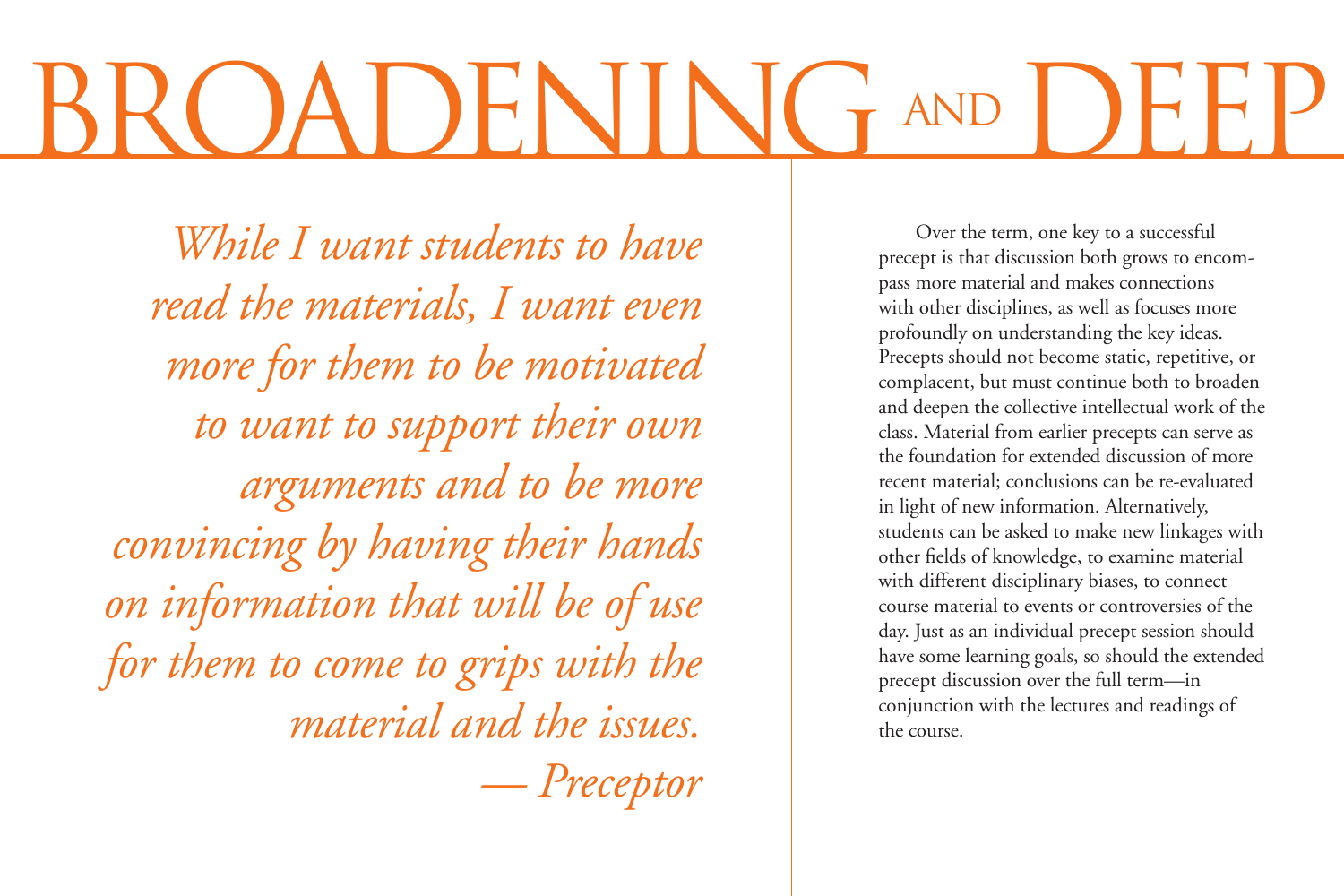# ENING THE DISCUSSION

Over the term, precepts should nurture the higher-order intellectual skills that make for sophisticated critical thinking: the skills of summary, analysis, application, synthesis, and judgment. Simply put, the precept is where students really learn to think, as Robert F. Goheen, assistant professor of classics and later president of the University, articulated in 1955: "The objective of the preceptorial process... is to make men [and women] who will be intelligently responsible for their knowledge and responsibly intelligent in their lives."

### **Suggestions for preceptors:**

- Learn to what department students belong, and turn to them as "authoritiesin-the-making" from those disciplines to add a new point of view or method of analysis to the discussion.
- Assign a range of readings that requires students to make connections between seemingly disparate ideas, facts, and

approaches. Pose questions in advance that ask students to synthesize new material.

- Help students to move beyond basic comprehension and summary by pressing them to defend and clarify their remarks.
- • Articulate your larger learning objectives for the precept, and explain how the precept will both integrate with and complement the goals of the course lectures.

### **Suggestions for students:**

- When preparing for class, push yourself beyond basic comprehension to ask questions such as "Why is this important?" or "Are these conclusions justified?"
- Try to find both continuities and ruptures with concepts and material you learned earlier in the course or in other courses you've taken.
- • Try thinking of the material from the standpoint of another discipline, for example: "How would a sociologist make sense of this historical material?"
- Don't be hesitant to raise fundamental questions about the value or relevance of the material during precept.

### **Suggestions for course heads:**

- As the term progresses, take time during lecture to discuss ways in which you hope that students' command of the material is developing through the readings and precept discussion.
- • Select reading assignments that will stretch your students' sense of the scope, significance, and complexity of the course material.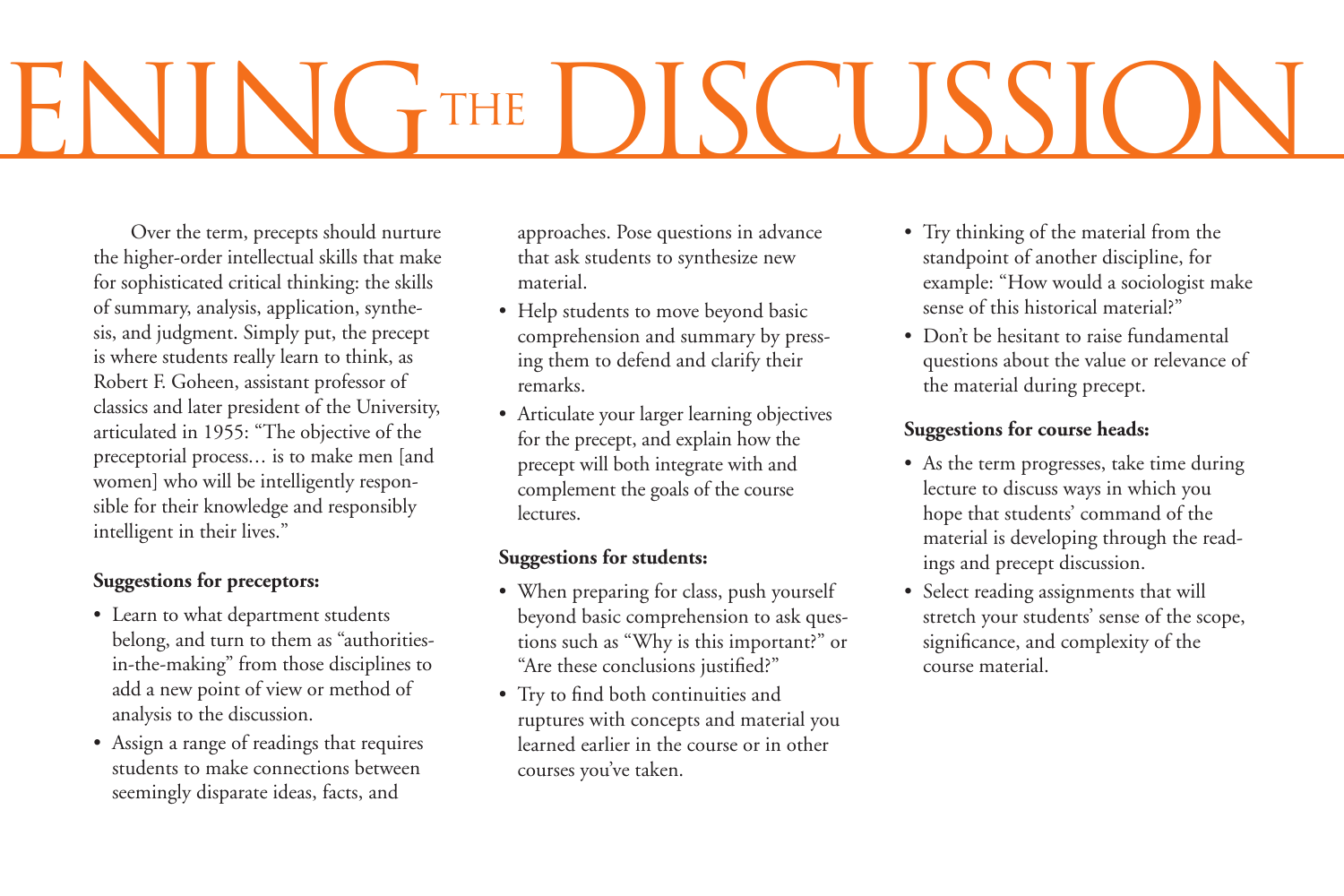*Never excuse students for poor preparation. If they are not prepared, they should not come to precept. Precepts depend upon and therefore demand student preparation; make sure your students understand that. — Preceptor*

*Discrimination between "bull" and serious mindwork is certainly an essential task for the preceptor. — Robert F. Goheen, Assistant Professor of Classics, 1955*

# EVALU

Although the goal of the preceptorial system may be the noble one of stimulating productive intellectual conversation and discovery, inevitably the more practical question of evaluation and grading must be addressed. Just as the class discussed expectations for positive participation, the preceptor and students should clearly understand the criteria for grading the quality of student contribution to the precept.

Some preceptors announce from the start that they will feel free to call on students during the course of the discussion. Other preceptors encourage, but don't compel, participation.

However, most preceptors, to promote active engagement and emphasize the importance of precept discussion, include a "participation" component in the final grade. Some faculty, however, are concerned that if "participation" is measured simply by the number of times a student speaks, the quality of contribution may be sacrificed to quantity.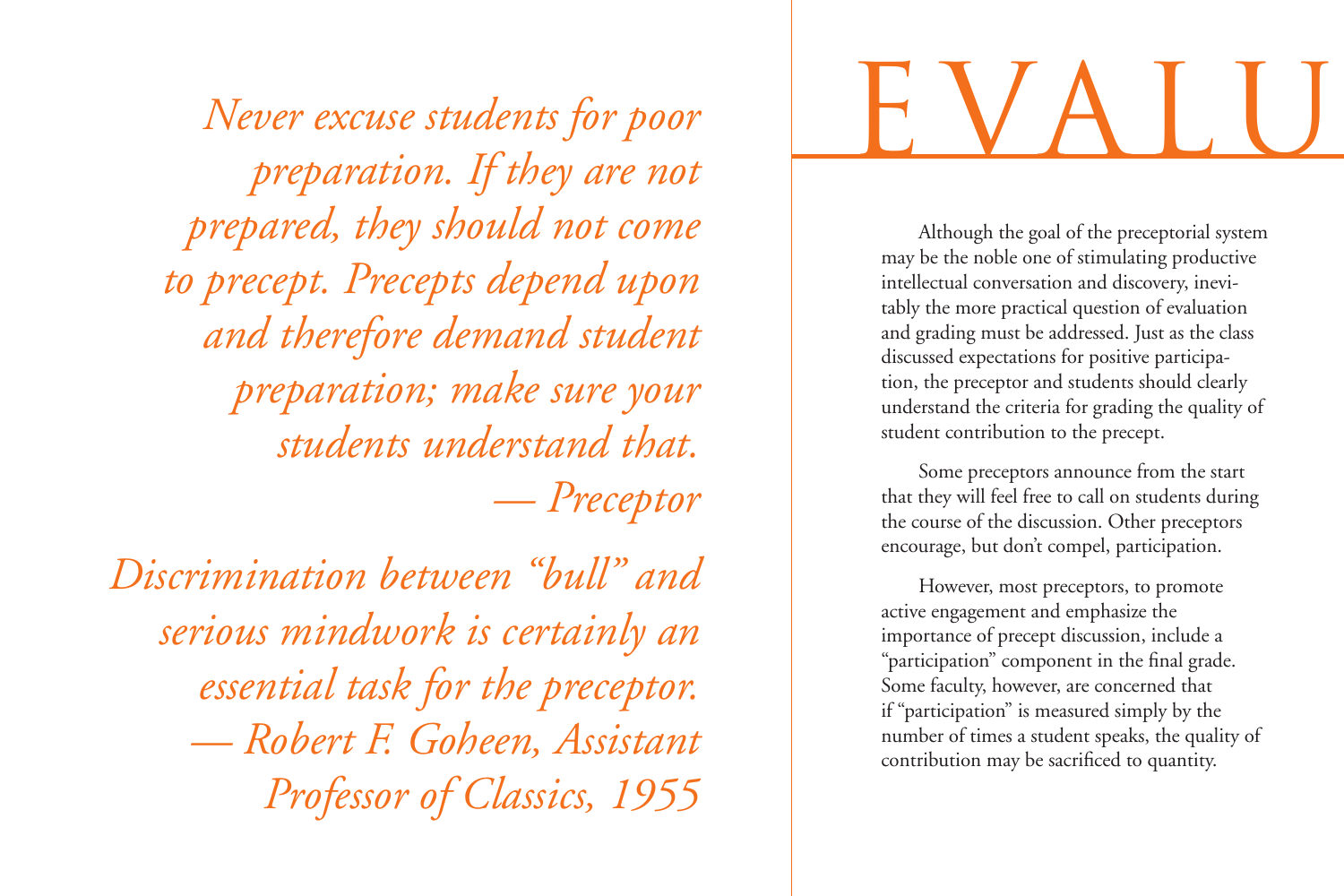# EVALUATION

Some students are less comfortable speaking in class, and most preceptors are sensitive to that fact while still trying to provide a non-threatening and supportive class environment. Whatever the pedagogical philosophy or policy, course heads and individual preceptors must make clear what is expected of their students and how they will be evaluated.

### **Suggestions for preceptors:**

- Keep notes after each precept so that you don't have to rely on memory.
- Make clear whether student precept participation will receive a letter grade that will be computed into a final average or whether the participation grade will be used instead as a "plus" or "minus" when the course grade is determined.
- Provide students with some mid-term feedback on their participation.
- Offer students who are reluctant to speak in class alternative ways of contributing, such as written responses to the reading or to precept

*After each precept, I make a note about each student's participation… (I might give a ++ if someone was exceptional). I find that keeping a running record during the semester is much more accurate than relying on memory to assign a participation grade at the end of the course. — Preceptor A preceptor should take advantage of any plausible opportunity to comment positively on the performance of individuals or the group as a whole.*

*— Preceptor*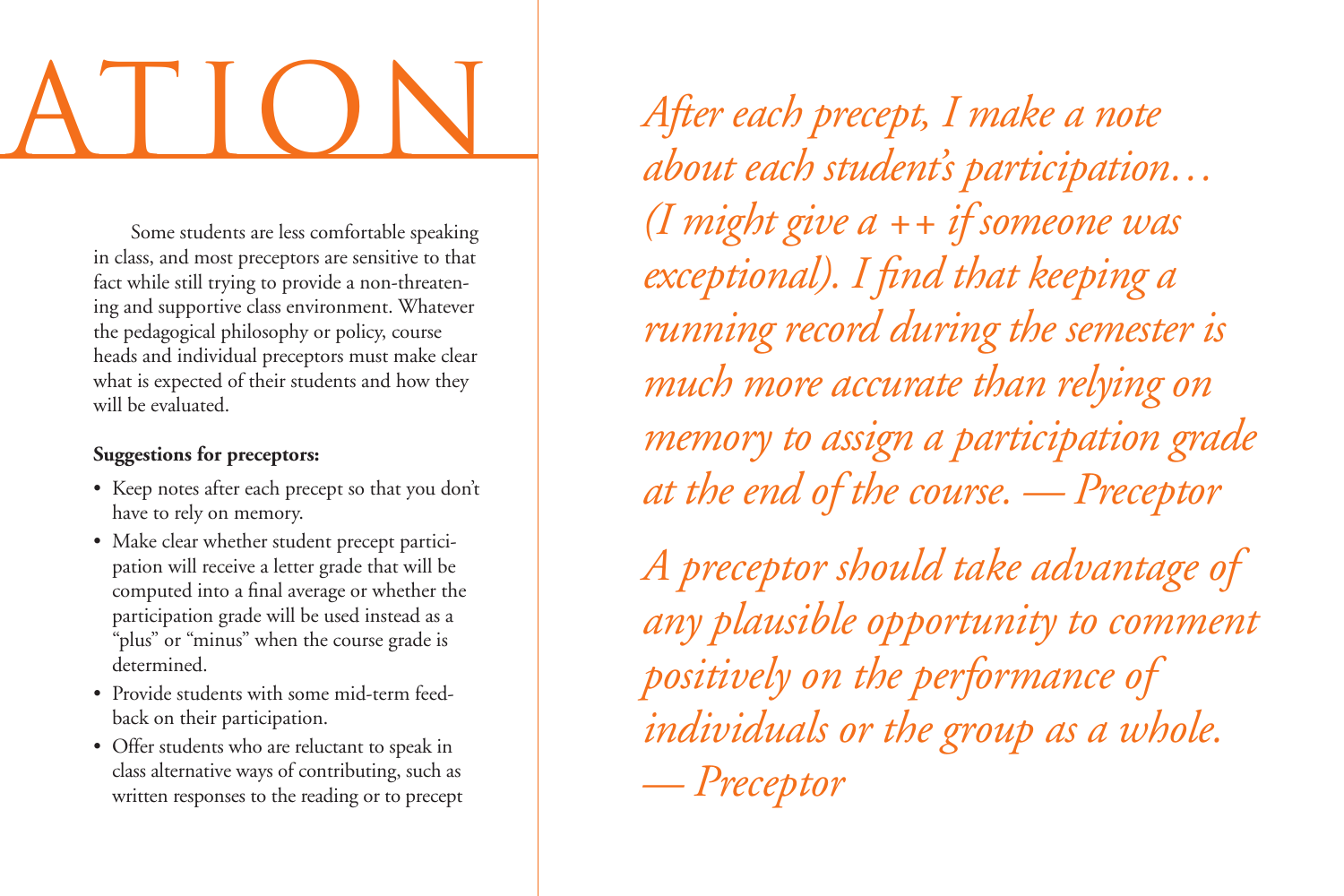*I'm not comfortable speaking around people I don't know really well, in any situation, and I feel like precept will make my grade worse because I'd rather listen than speak. It would be easier if it were more natural and friendly. — Student*

*I try to give encouragement to untalkative students when they first venture a comment, but some students simply would, like Bartleby, prefer not, and there's not much you can do about it. The important thing is that everyone feel comfortable and not in danger of embarrassment, and that everyone understand what is going on. — Preceptor*

discussion. Occasionally, ask all students to write something in class that they can then read so that students who are uncomfortable speaking extemporaneously can participate.

- Speak to individual students about their participation outside of class rather than during the precept.
- Call on students who are reluctant to participate for more factual information as a way of easing them into the conversation.
- Most important, work to create a stimulating but always supportive classroom atmosphere so that students feel comfortable to take intellectual chances and safe from embarrassment.

#### **Suggestions for students:**

- Make sure your comments are genuine contributions to the collective conversation by following the discussion closely, responding to others' remarks, and making clear the connections between your ideas and the general flow of discussion.
- Remember that preceptors are looking for the quality rather than the quantity of your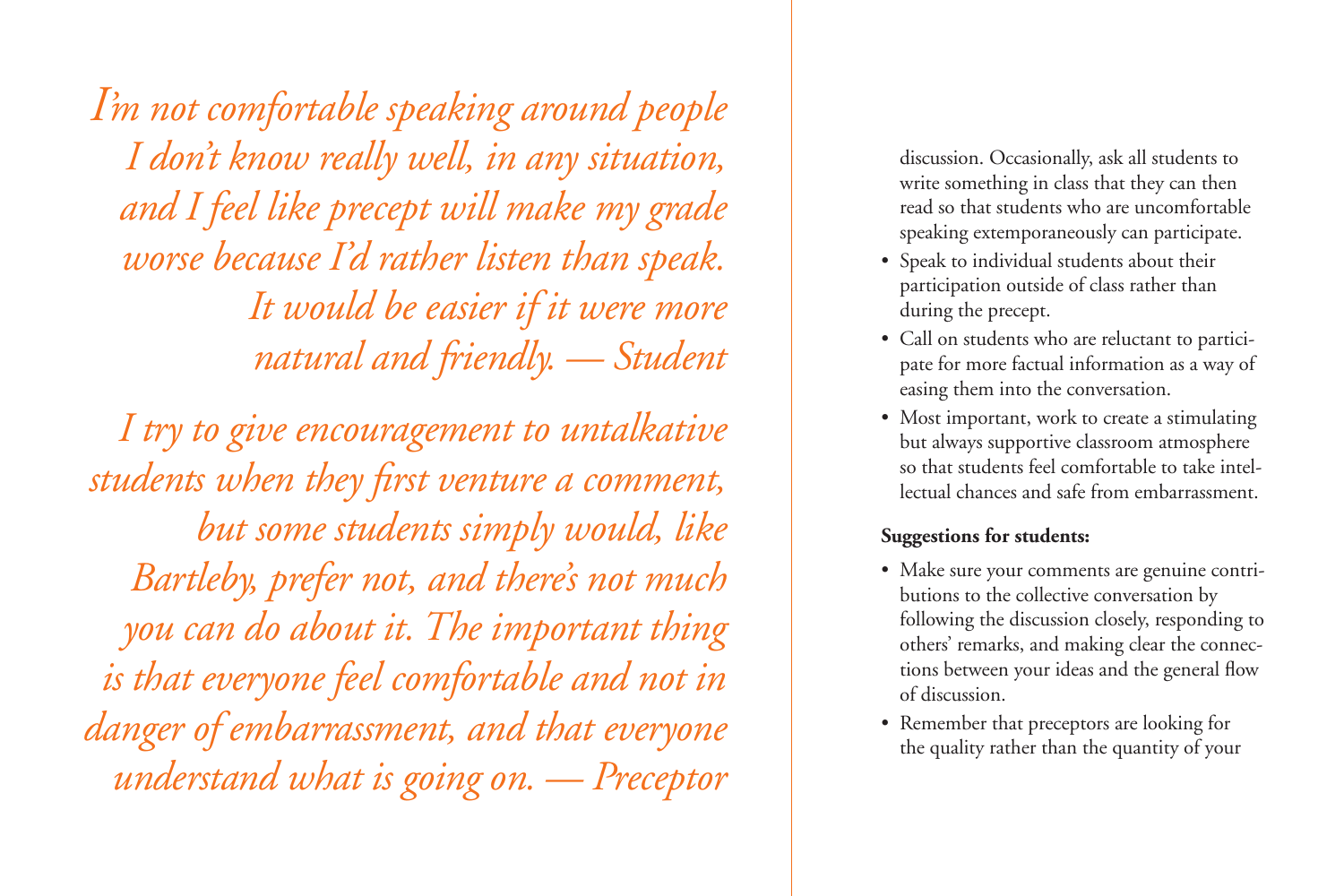participation, and for intellectual substance rather than rhetorical eloquence or wittiness.

- Be willing to take chances and try out ideas in precept, and be supportive of your fellow students when they do the same.
- Speak to your preceptor privately if you are unwilling or unable to participate in precept discussion.
- Ask your preceptor to make clear his or her expectations for participation and for some feedback on your precept performance during the term.

### **Suggestions for course heads:**

- At a precept meeting early in the term, have a thorough discussion with preceptors about your grading philosophy, the appropriate standards for evaluation of written work, your expectations for written commentary and feedback on graded papers, and your thoughts on how to assess precept participation.
- • Articulate those grading expectations and standards to all students in an early meeting of the course.
- • Devote an occasional timely weekly preceptor meeting to specific grading issues. For example, distribute a small set of sample essays for all preceptors to evaluate before a meeting, and then compare results in order to arrive at agreed upon and equitable standards for grading.
- Meet with individual preceptors to discuss how their precepts are going. Sit in on a precept with the permission of the preceptor. Review one or two graded papers from each preceptor.
- • Provide an answer key to exams to all preceptors to facilitate fair and uniform grading.
- Grade examinations as a group rather than individually—perhaps by circulating the exams and having each preceptor grade the same answer on all exams—in order to maximize course-wide equity in grading standards and to minimize any inevitable personal biases toward individual students.

*Should a student remain silent or too talkative, a quiet personal word after a precept early in the term may help. — Preceptor*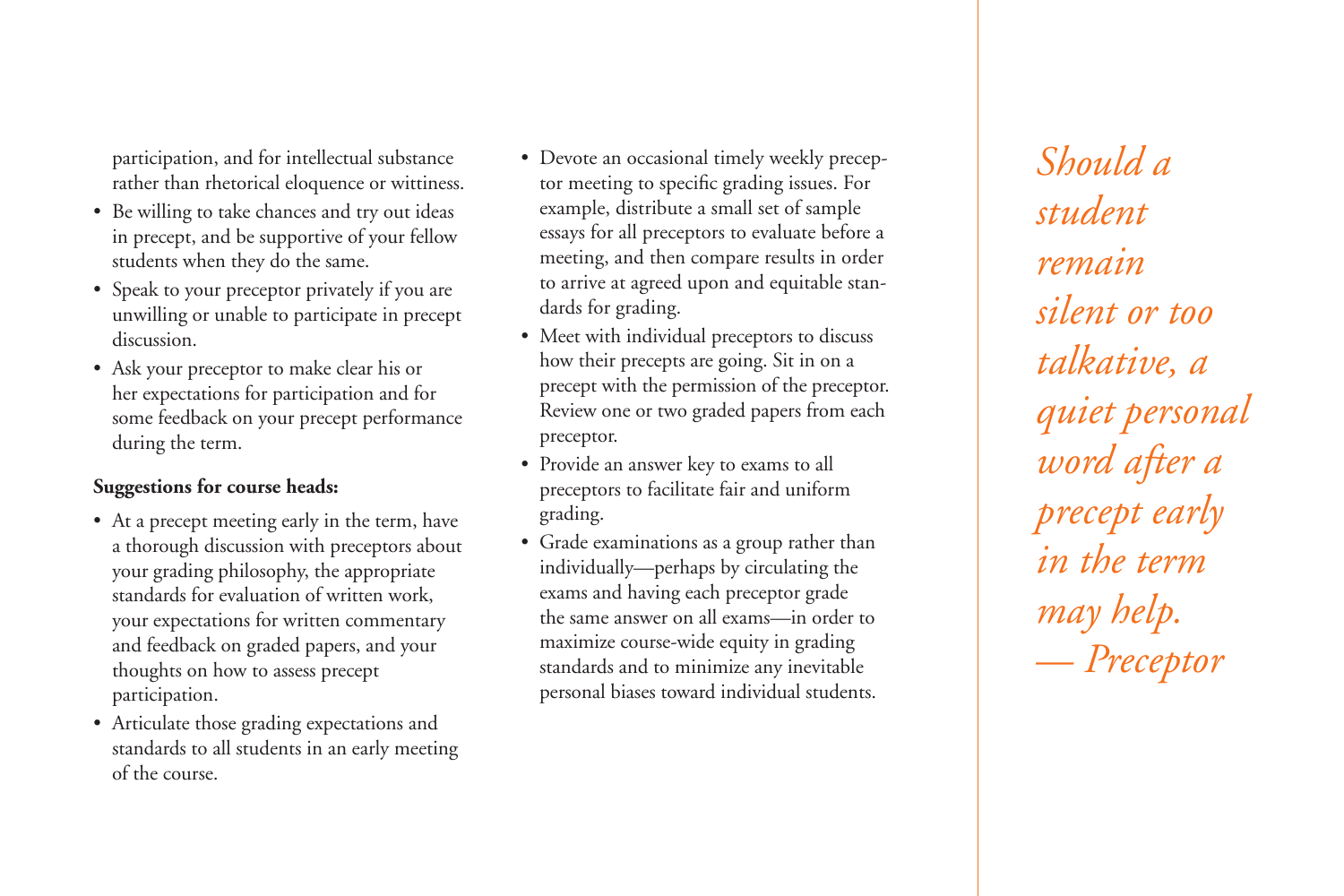### TWO CAVEATS ABOUT THE UNPREDICTABLE ART OF PRECEPTING

*The preceptor learns his business by the old process of trial and error, but they must be his trials and his errors. A set of general principles and a collection of helpful hints, such as are offered in this pamphlet, provide a useful background, but only a background. Each individual preceptorial requires its own laws, each is a unique experience, bringing together a particular preceptor, a particular group of students, and a particular work. — Preceptor*

*If, after everything has been tried, the precept still does not go well, do not conclude that you are a failure. Chance can throw together a group of students whose ignorance is so universal and whose indifference is so profound that Socrates himself would be stumped! — Preceptor*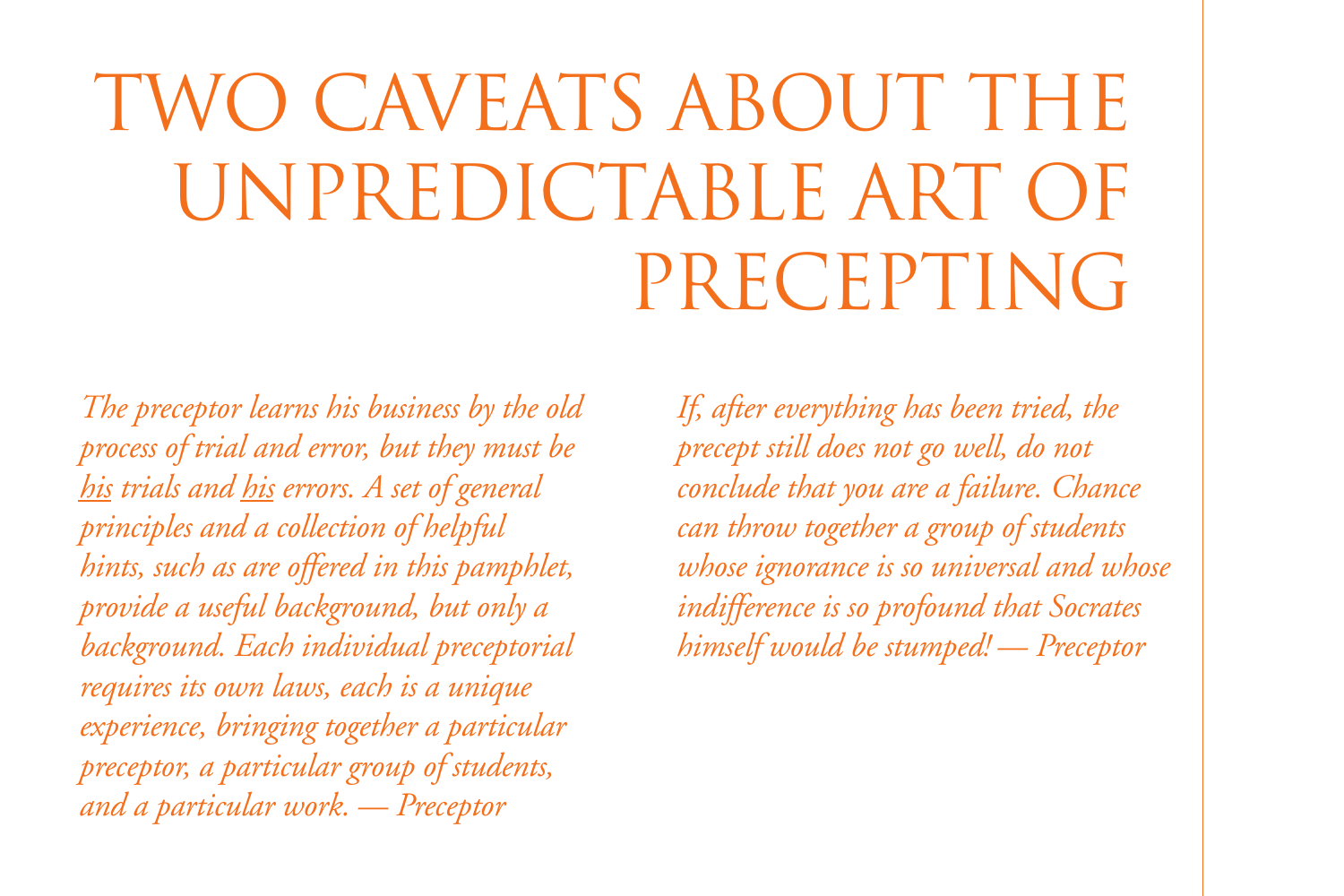### AND TWO INSPIRING FINAL THOUGHTS

*Students should be made to feel that it is up to them to derive full value from the precept experience; your job is to offer something they want. — Preceptor*

*We should take classes because we are excited, interested, and dedicated, and professors should teach them for the same reason. With this sense of shared purpose, we can embark on a common educational journey in precepts. — Student*